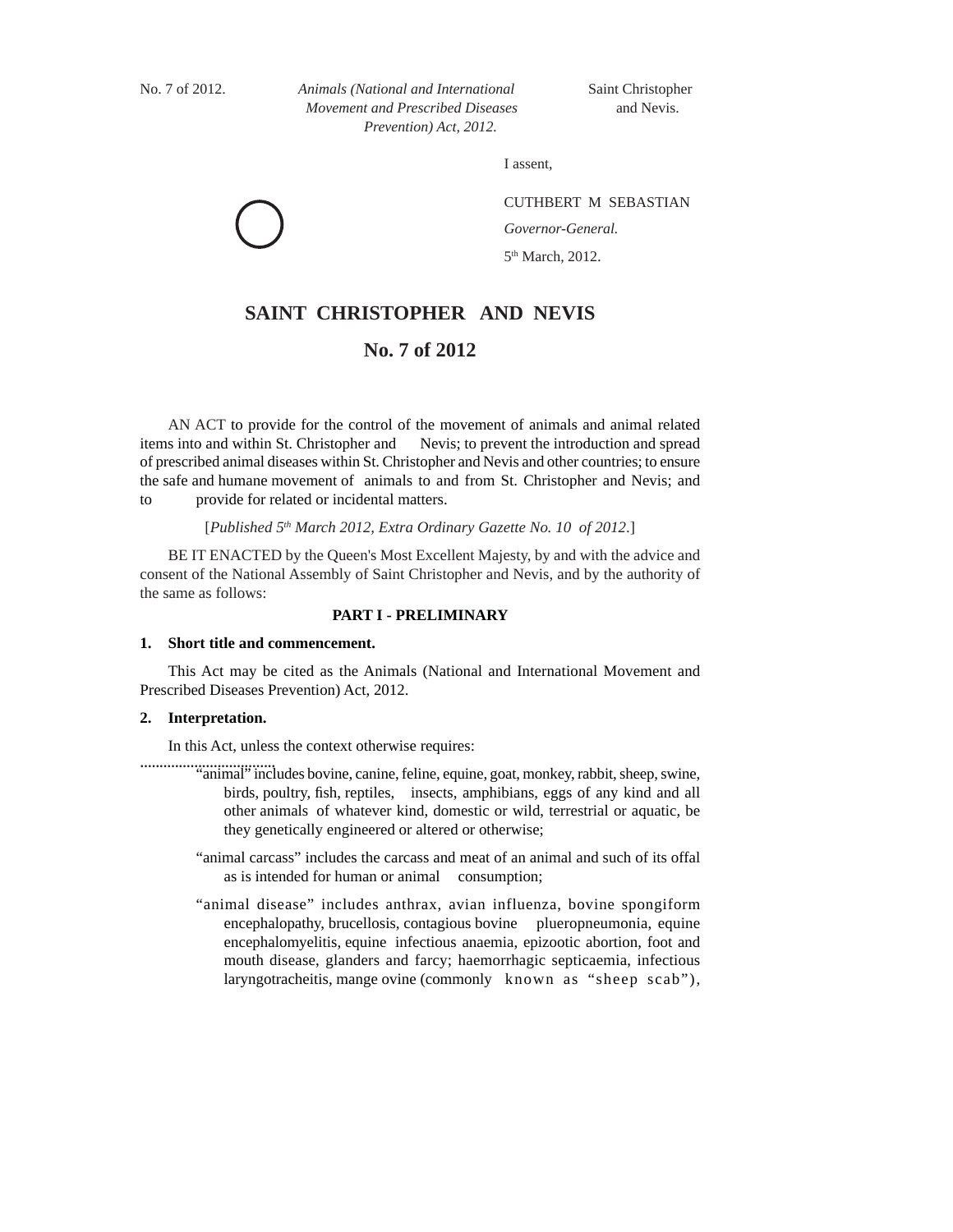> melitensis infection (commonly known as "Malta fever"), Newcastle disease (commonly known as "fowl pest" or "fowl plague"), paralytic rabies (which are bat transmitted), psittacosis, rabies, rinderpest, sarcoptic mange in horse, scrapie, swine erysipelas, swine fever including African swine fever and hog cholera, tuberculosis, trypanosomiases including dourine, mal de caderas, surra and trypansosoma vivax infection, variola ovina, variola vaccinia, and such other diseases as set out in the Schedule to this Act or which the Minister may by Order declare to be an animal disease;

- "animal products" means the derivatives of animals intended for human or animal consumption or for pharmaceutical, agricultural, industrial or domestic use;
- "animal parts" means the bones and the bone-meal, untanned hides and skins, flashings, hooves, horns, claws, hair bristles, wool, feathers, offal, whether fresh or dehydrated blood, meat scraps of an animal or any other part of an animal other than the meat or offal, intended for human or animal consumption which has been separated from the carcass;
- "animal–related items" includes animal carcass, animal products, animal parts, veterinary biological products, fodder and litter;

"Authority" means the

- (a) Veterinary Authority established under section 3; or
- (b) Public Authority or public officer of any other country charged with the duty of administering the laws of that country with respect to the importation and quarantine of animals;
- "bee disease" includes Acariasis of bees, American foul brood, European foul brood, Nosema of bees, Varroasis and any other disease which the Minister may by Order declare to be bee disease;

"captain" includes the master or person in charge or control of a sea-going vessel;

- "Chief Veterinary Officer" means the Chief Veterinary Officer appointed under section 3 of the Act;
- "Council" means the Veterinary Advisory Council established under section 8;
- "disinfection" means the utilization of any approved substance or process designed to prevent, eliminate or reduce any pest or micro-organisms with which animals, animal carcasses or animal products, may be affected;

"equine" includes donkeys and mules;

"equipment" includes a container or utensil;

"fish" includes crustacea and turtles;

"fish disease" includes Bonamiosis, Epizootic haematopoletic necrosis, Haplosporidosis, Infectious haematopoietic necrosis, Iridovirosis, Marteiliosis, Mickocytosis (Mikrocytos mackini), Oncorrhynchus masou virus disease,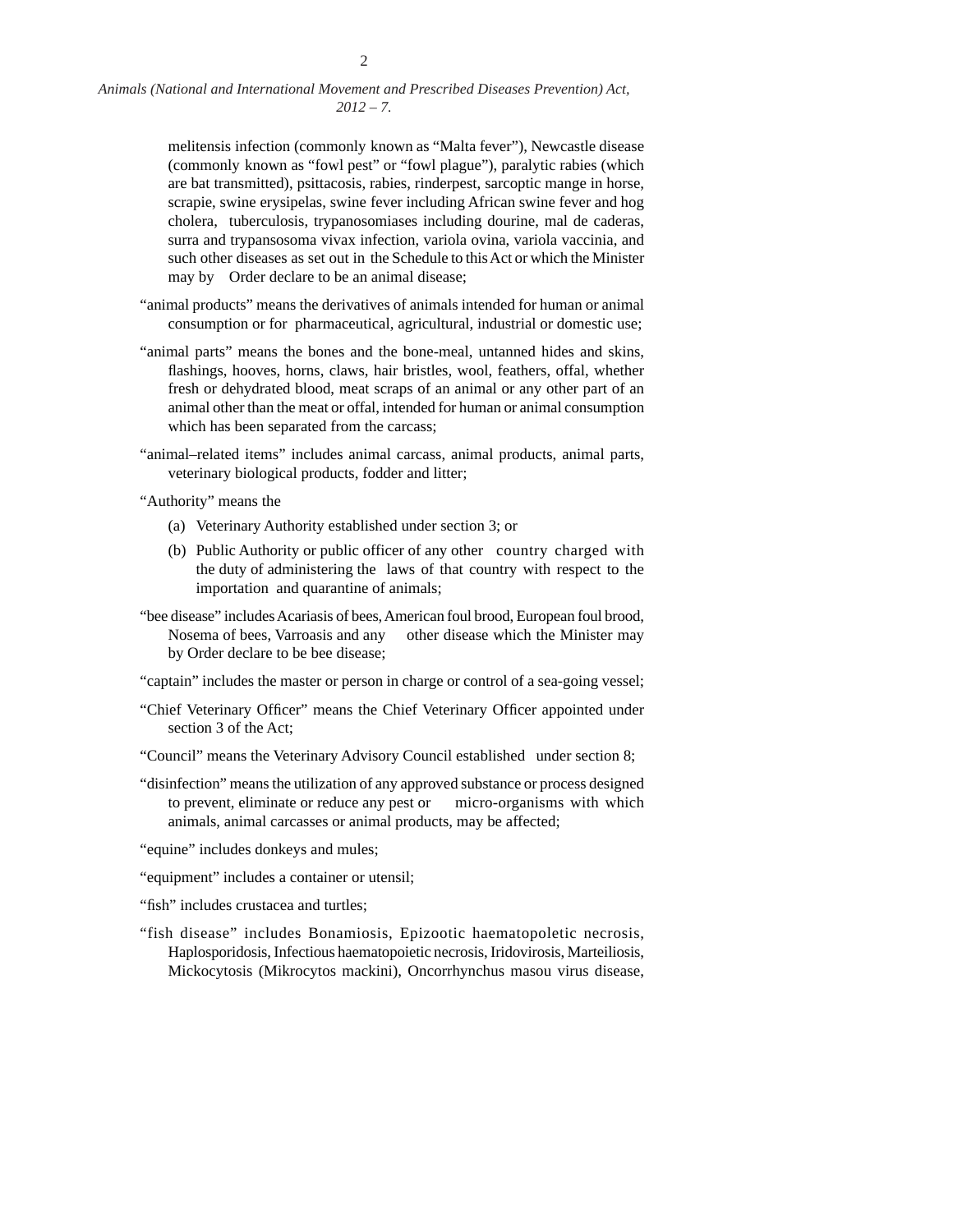Perkinosis, Spring viraemia of Carp, Viral haemorraghic septicaemia and any other disease which the Minister may by Order declare to be a fish disease;

- "fodder" means grass, hay or any other substance commonly used as food for animals;
- "Foreign Authority" means the local authority of any other country charged with the duty of administering the laws of that country with respect to the importation and quarantine of animals;

"functions" include duties;

- "import" means bringing into St. Christopher and Nevis by any means whatever;
- "infected area" means an area declared by the Minister by Order under section 22 to be infected by animal disease;
- "infected place" means a place declared by the Minister by Order under section 23 to be infected by animal disease;

"insect" includes members of the class Insecta and of the class Arachnida;

"inspector" means an inspector appointed under section 7;

- "landing permit" means a permit issued in the prescribed form;
- "litter" means straw or any other substance commonly used as bedding for, or otherwise used in respect of animals;
- "Minister" means the Minister responsible for livestock and veterinary services;
- "owner" in relation to any land, means the person who for the time being is receiving the rent for the land, whether on his own account or as agent or representative for any other person, or who would receive the rent if the land was let for rent;
- "OIE Code" means the World Organisation for Animal Health Code also known as the International Office of Epizootics Code;
- "package" means any container, box, covering wrapper or any other thing whatever in which animals, or animal-related items are or have been or, are capable of being, imported, kept or conveyed from one point to another;
- "port of entry" means a prescribed port of entry;
- "poultry" means domestic fowl, turkey, geese, duck, guinea fowl, pheasant, pigeon or quail and includes any bird reared for meat or eggs;

"prescribed" means prescribed by this Act or Regulations made under this Act;

"prescribed disease" means

- (a) any disease specified in the Schedule or declared by the Minister to be an animal, bee or fish disease;
- (b) any other disease prescribed for the purposes of this Act; or
- (c) any other disease which the Minister after consultation with the Veterinary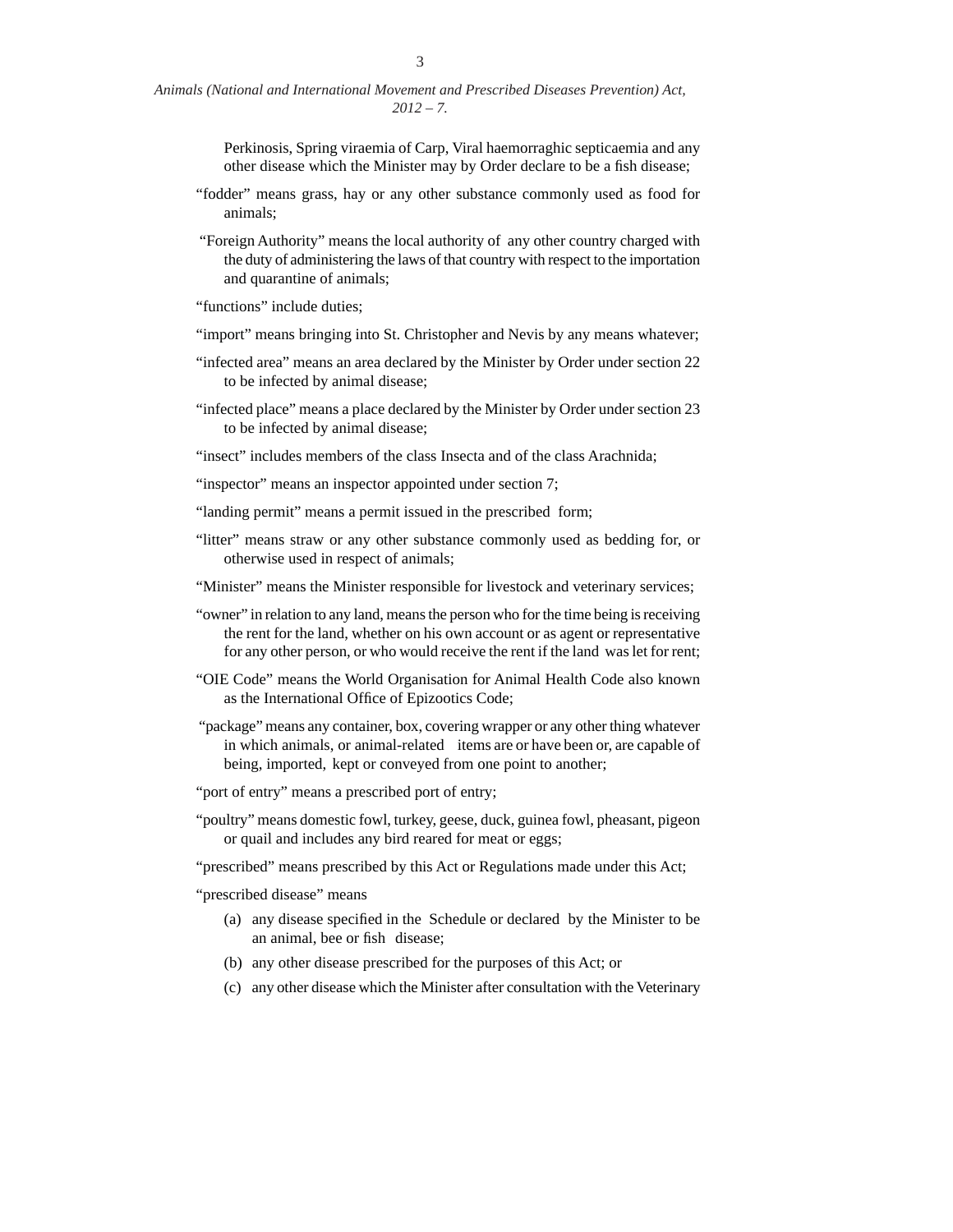Authority, by Order declares to be a prescribed disease;

"prescribed port area" means the area of any port of entry, the limits of which are prescribed;

"refuse" includes dung;

- "regulated articles" includes any package, equipment or other thing used in connection with an animal or animal related item;
- "veterinary biological product" includes any substance commonly known as antibiotics, chemotherapeutic agents, hormones, vaccines, sera, toxins, antitoxins, antigens and micro-organisms and parts of micro-organisms living or killed or any other biological substance which is intended solely for use in the practice of veterinary medicine, and includes germplasm of animals for use in artificial insemination, and embryo transfer.

# **PART II ADMINISTRATION**

### **3. Establishment of the Veterinary Authority.**

(1) There is hereby established the Veterinary Authority which shall be the Chief Veterinary Officer.

(2) The Minister may, by Order designate such other persons or such public authority as he thinks fit, to be the Veterinary Authority for the purposes of this Act.

- (3) The functions of the Authority shall be to
	- (a) administer and enforce this Act or any subsidiary legislation made thereunder;
	- (b) be responsible for the inspection and certification of animals, animal products, genetic material, including semen and embryos, livestock feeds, veterinary biologicals and veterinary drugs imported or exported into St. Christopher and Nevis;
	- (c) carry out detection activities and maintain up-to- date information on the animal health status of St. Christopher and Nevis:
	- (d) cause to be conducted and maintained antemortem and postmortem inspection of slaughtered animals in accordance with the Recommended International Code for Ante-Mortem and Post-Mortem Inspection of Slaughter of Animals and for Ante-Mortem and Post-Mortem Judgment of Slaughter of Animals and Meat provided within the framework of the OIE Code;
	- (e) coordinate animal health epidemiological surveillance activities;
	- (f) develop animal health diagnostic and analytical capabilities as well as to establish laboratories;
	- (g) distribute information regarding prescribed animal diseases and the means of their prevention and control;
	- (h) evaluate and establish areas free of, or with low prevalence of animal pests and diseases;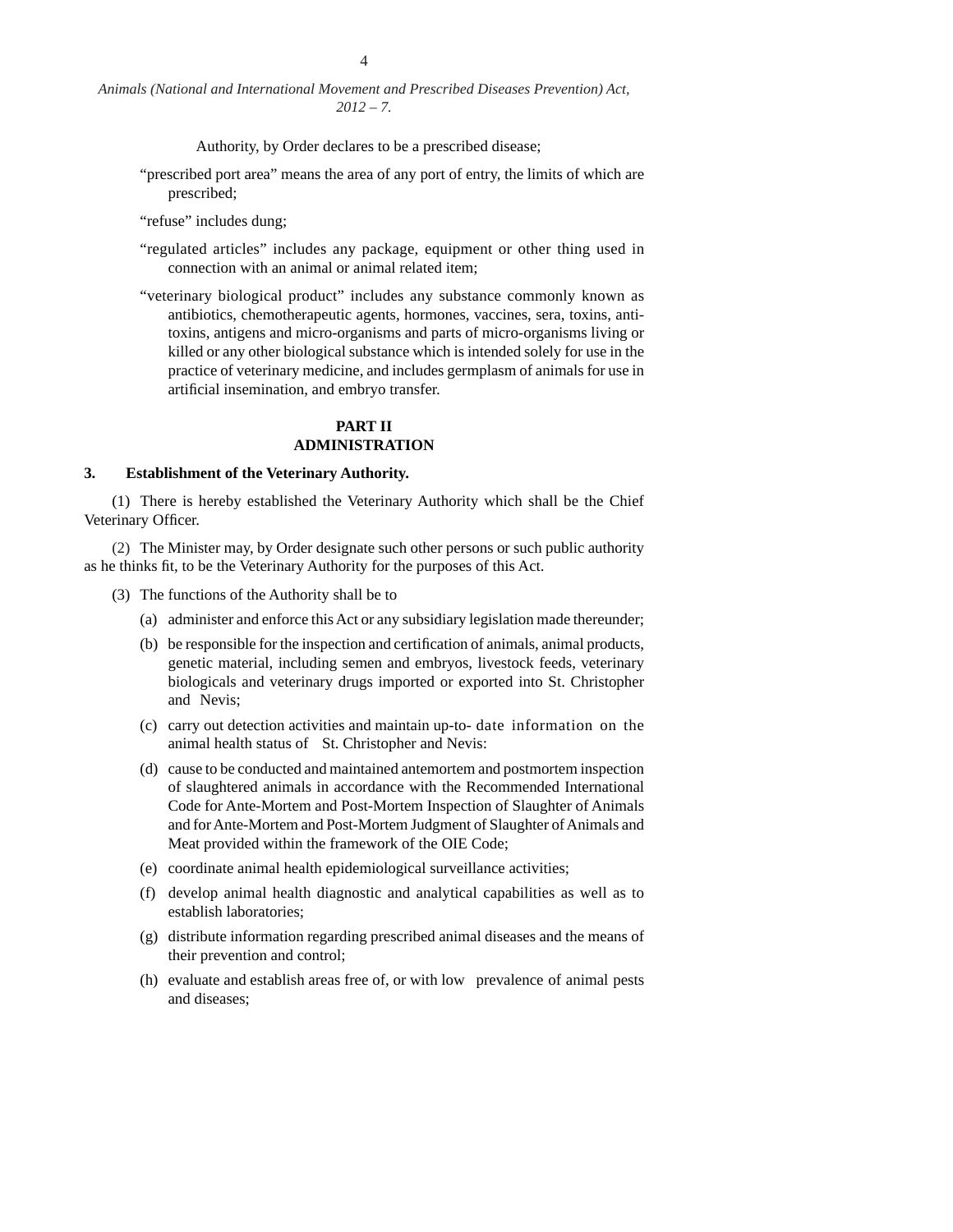| Animals (National and International Movement and Prescribed Diseases Prevention) Act, |  |             |  |  |  |
|---------------------------------------------------------------------------------------|--|-------------|--|--|--|
|                                                                                       |  | $2012 - 7.$ |  |  |  |

- $(i)$  facilitate the inspection and certification of exports of animals, animal products and animal-related items from St. Christopher and Nevis;
- $(i)$  furnish certificates and documentation, on application in writing by an exporter of any animal or animal-related item and on payment of the prescribed fee;
- $(k)$  issue a certificate relating to the health or to any period of quarantine of any animal in St. Christopher and Nevis, and any information relating to animalrelated items as is required by the law of any country importing an animal, or animal-related item from St. Christopher and Nevis:
- (l) monitor, evaluate and establish areas free of, or with low prevalence for, animal pests and diseases;
- (m) oversee the training and development of inspectors;
- (n) provide documentation or information as may be required by a Foreign Authority which appears to be necessary in preventing the introduction of any prescribed disease into that country or the spread therein of any disease as a consequence of the movement of any animal, or animal-related item or any refuse from St. Christopher and Nevis to that country, or which relates to the safe and humane movement of animals between St. Christopher and Nevis and that country;
- (o) provide**,** in consultation with the Council, policy guidelines for all inspections of animals slaughtered in St. Christopher and Nevis;
- (p) provide information regarding import and export regulations in force, and technical requirements for animals, and animal-related items, on request from any interested international or regional organization, or country;
- (q) undertake, in consultation with the Ministry responsible for Health, emergency quarantine action where circumstances arise from the presence or likely presence of a hazard that may pose a risk to human, or animal health;
- (r) undertake or cause to be undertaken risk assessment studies as may be required under the Act or Regulations or any international trade instrument to which Saint Christoper and Nevis is a party to; and
- (s) recommend to the Minister the establishment of quarantine stations at any place as may be deemed necessary.

(4) For the purpose of providing any certificate provided for under this Act or the Regulations, the Authority may direct that any animal, or animal-related item shall be examined or inspected by an inspector.

(5) The Authority may in writing designate any duly qualified veterinarian to perform any of its duties under this Act or the Regulations.

#### **4. Operation of services and facilities.**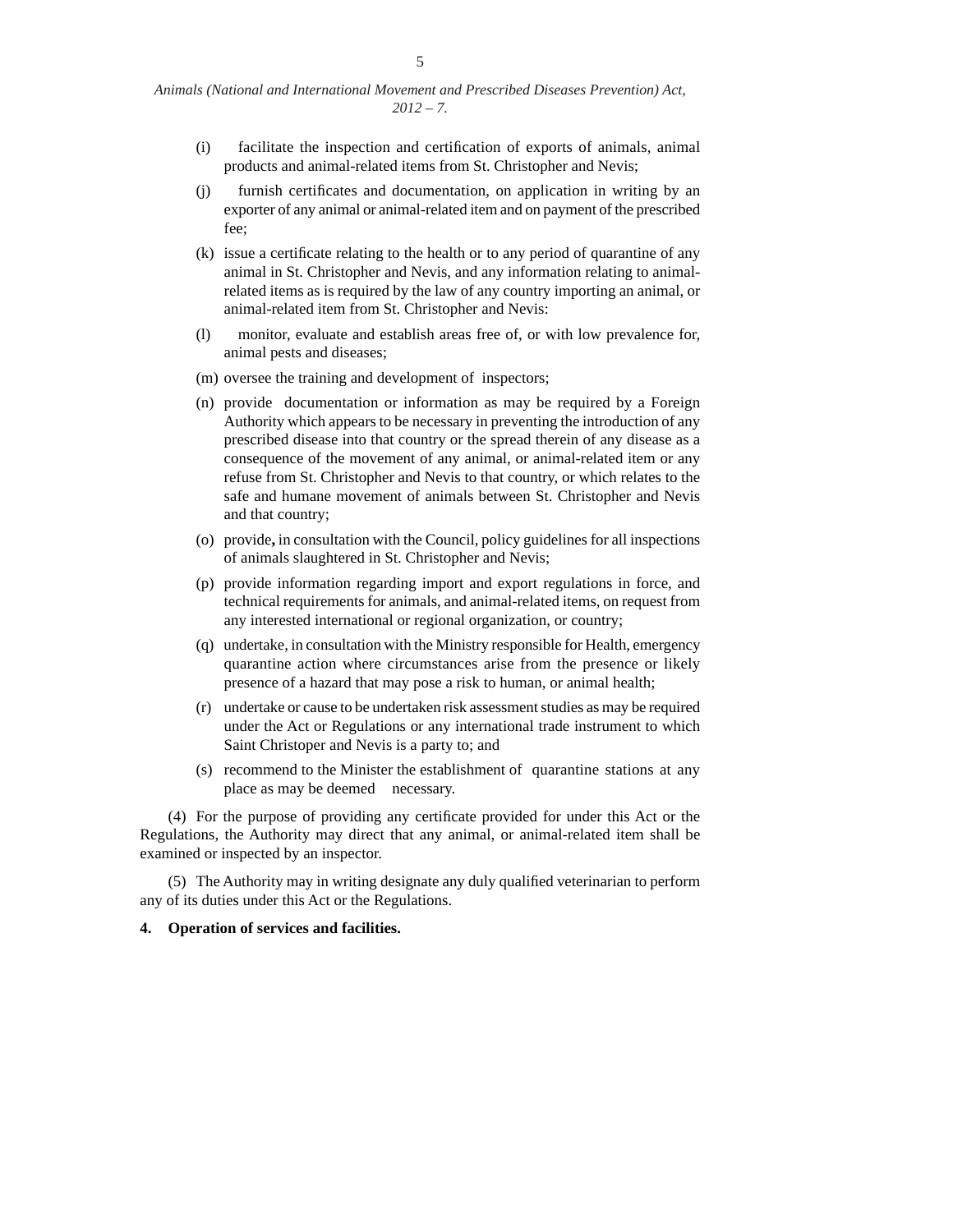The Authority may approve, provide or operate any diagnostic, research, laboratory or other services required for the purposes of this Act or the Regulations.

#### **5. Designation of facilities.**

The Authority may designate areas, offices, laboratories or other facilities for a specified purpose or generally for the administration of this Act or the Regulations and may at any time amend, cancel or reinstate any such designation.

#### **6. Defi nition of international transportation undertaking".**

- (1) For the purposes of this section, "international transportation undertaking" means
	- (a) an airport that receives any aircraft operating on an international flight;
	- (b) an undertaking that transports persons, animals, animal-related items or things internationally;
	- (c) a port that receives any ship sailing on an international voyage; and
	- (d) a warehouse or other facility that receives any packages for international air, water, rail or road traffic.

(2) The owner or operator of an international transportation undertaking shall, where required in writing by the Minister, provide and maintain adequate areas, offices, laboratories and other facilities, including buildings, accommodation, equipment, furnishings and fixtures, for inspection or for any other purpose related to the administration of this Act or the Regulations.

- (3) The Minister may
	- (a) cause to be made improvements he or she considers desirable to any area, office, laboratory or other facility provided pursuant to subsection  $(2)$ ;
	- (b) post, on or about the area, office, laboratory or other facility for as long as is required, a notice of the requirements of this Act or the Regulations.

(4) Where an area, office, laboratory or other facility that is provided by an owner or operator of an international transportation undertaking pursuant to subsection (2) is not adequate for the purposes mentioned in that subsection, the Minister may require the owner or operator to carry out any construction or repairs in order to render the area, office, laboratory or other facility adequate for those purposes.

(5) The Minister may make Regulations for determining the adequacy of any area, office, laboratory or other facility for the purposes mentioned in subsection (2).

# **7. Appointment of inspectors.**

(1) The Minister may appoint inspectors as may be necessary for the purposes of this Act and the Regulations from persons who are qualified veterinarians or who, by training and experience, are in his opinion qualified to be so appointed.

(2) An inspector appointed under sub section (1) shall perform the functions required of him in carrying out the provisions of this Act and the Regulations.

# **8. Establishment of the Veterinary Advisory Council.**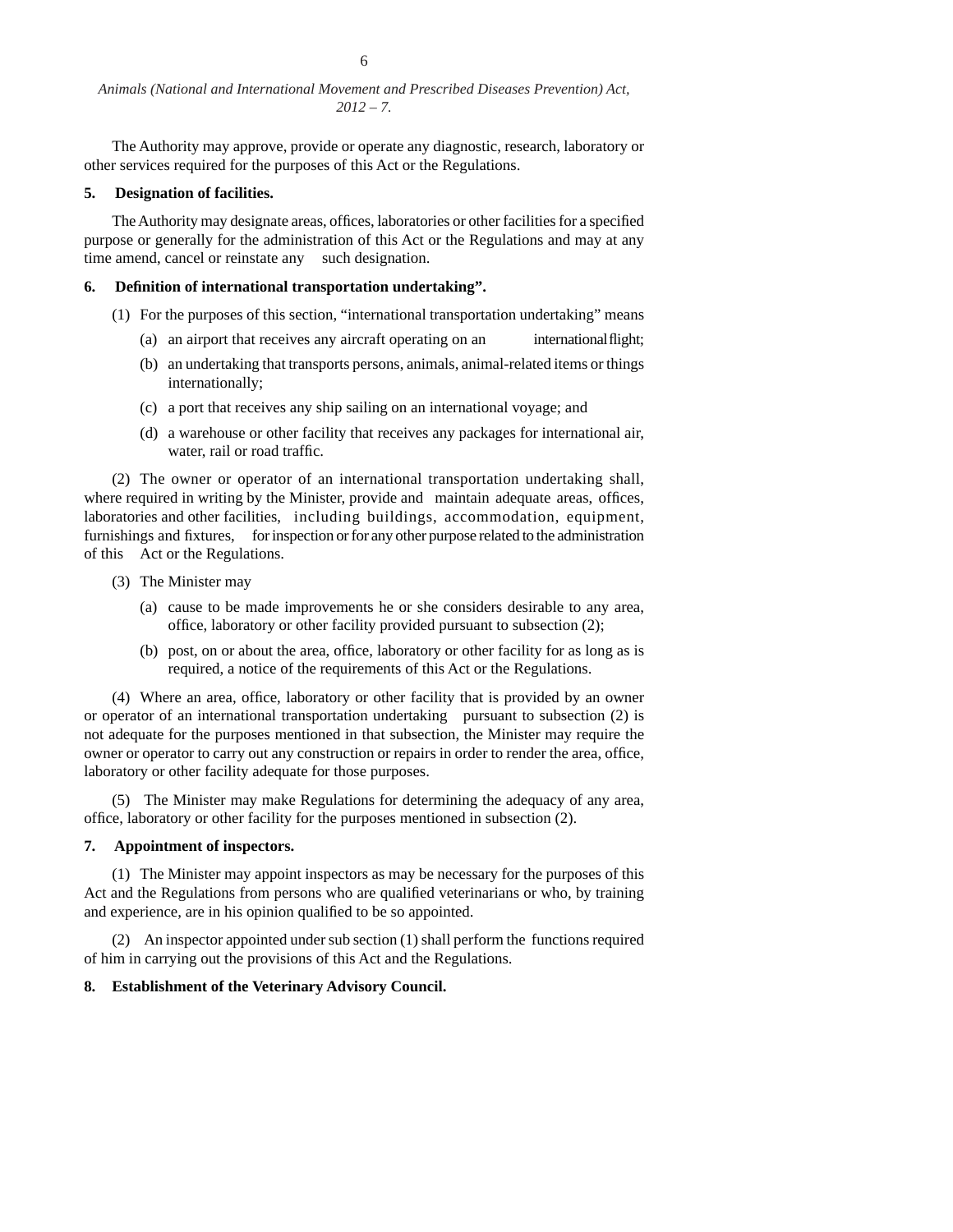(1) The Minister shall appoint a Veterinary Advisory Council to advise him on any matter pertaining to the administration of this Act and the Regulations.

- (2) The Council shall consist of
	- (a) the Chief Veterinary Officer;
	- (b) the Chief Environmental Health Officer;
	- (c) the Director of Agriculture;
	- (d) the Chief Medical Officer;
	- (e) the Comptroller of Customs;
	- (f) one person representing the private sector;
	- (g) a farmer who is engaged in livestock farming;
	- (h) a person who in the opinion of the Minister represents primate facilities;
	- (i) a person who in the opinion of the Minister represents a regional or international agricultural entity with offices or presence in St. Kitts and Nevis.

(3) The Minister shall make Regulations specifying the powers, duties and procedure of the Council.

### **PART III**

# **IMPORTATION AND EXPORTATION OF ANIMALS AND ANIMAL-RELATED ITEMS**

# **9. Restriction on importation.**

(1) A person shall not import an animal or animal related item unless

- (a) the importation is in accordance with an import permit issued by the Authority; and
- (b) the relevant Authority of the exporting country issues an international veterinary certificate in respect of the importation.

(2) Any person who wishes to import any animal or animal- related item into St. Christopher and Nevis shall apply to the Authority in the form prescribed and shall pay the specified fee.

(3) On receipt of an application made in accordance with subsection (2), the Authority may, subject to such terms and conditions as it thinks fit, issue to the applicant an import permit which shall be in the form prescribed.

(4) In considering an application for an import permit, the Authority may take into consideration only those scientifically justified conditions as are specified in the Regulations, or any conditions established in accordance with international standards.

(5) The Minister shall, by Order, on the recommendation of the Authority, specify the countries from which a person may import animals or animal-related items.

(6) Notwithstanding the provisions of this section a person shall not import an animal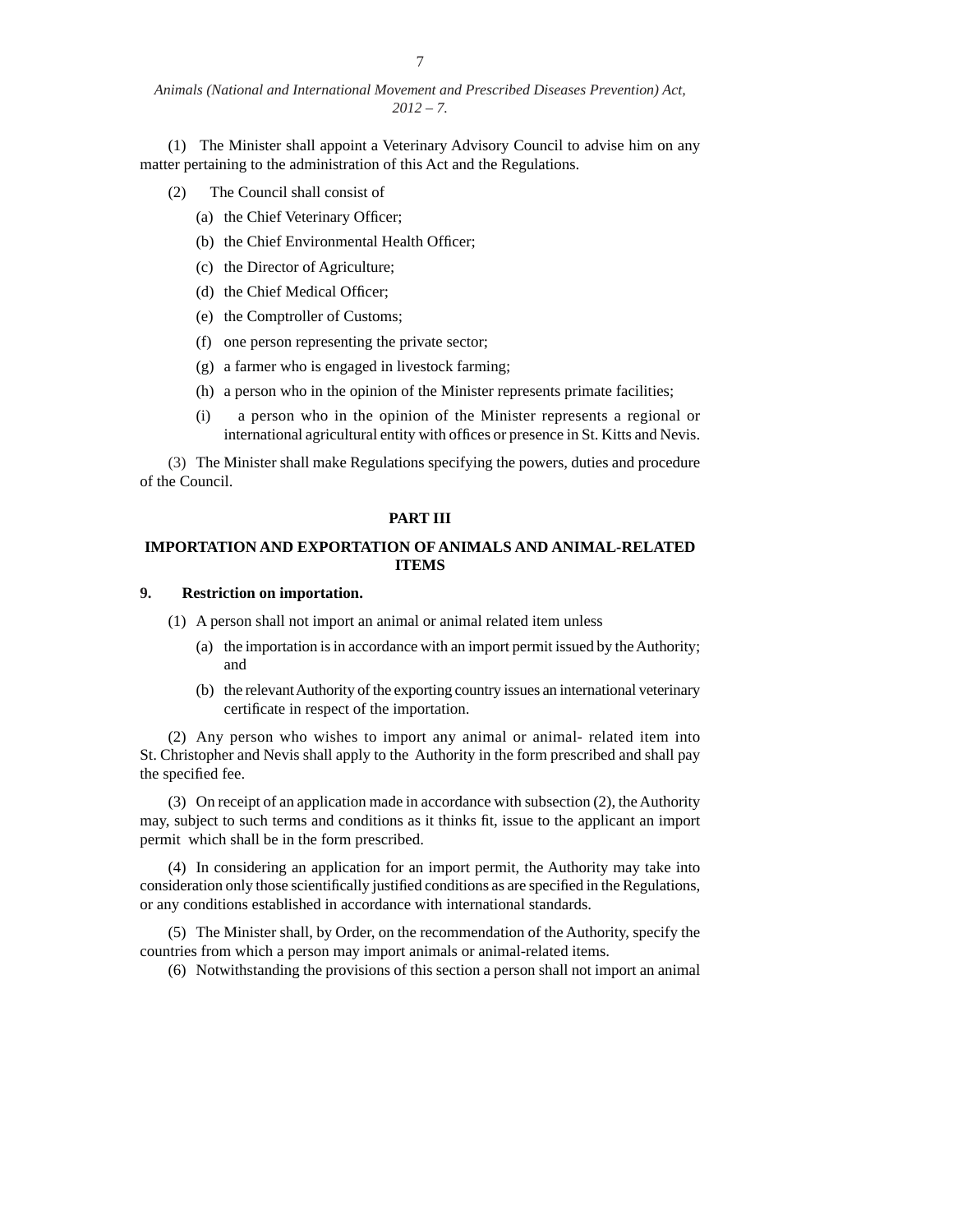or animal-related item from any country other than a country specified under subsection (5)

(7) The Minister may, on the recommendation of the Authority, prohibit the importation into St. Christopher and Nevis of any animal or animal-related item where the importation

- (a) in the opinion of the Minister would result in the introduction or spread of any vector, disease or toxic substance;
- (b) is not done in accordance with established international standards and guidelines issued from time to time by the World Trade Organization and other international organizations.

### **10. Inspection of imports.**

(1) Animals, animal-related items and other regulated articles shall, upon importation into St. Christopher and Nevis, be subject to inspection by an inspector at the port of entry.

(2) Upon application by the importer and payment of the prescribed fee, and where the container has been sealed and marked as prescribed, certain animals, animal-related items and other regulated articles may be inspected by an inspector at the final destination

#### **11. Times for inspection.**

 Inspections under section 10 shall be carried out during regular business hours, except where the articles to be inspected are goods in transit or are extremely perishable, in which case, on application by the importer and on payment of the prescribed fee, the Minister may agree to an inspection being carried out at any other time.

### **12. Action to be taken after inspection.**

 (1) Where upon inspection carried out in accordance with section 10 or 11, the inspector determines that the imported material is not accompanied by any relevant documentation required by the Act or the Regulations, or presents any risk for the introduction or spread of disease, he shall inform the Authority in writing of his findings and the Authority may require by written notice served on the importer that the imported material be subject within five days to

- (a) appropriate treatment or disinfection in order to remove the risk;
- (b) re-exportation;
- (c) seizure; or
- $(d)$  destruction by a means specified in the notice.

(2) The Authority may forgo notice and carry out any of the actions specified under subsection (1) where in the opinion of the Authority the destruction of the imported material is urgently required or the giving of notice is impracticable.

(3) Where the imported material lies unclaimed for two or more weeks after their entry into St. Christopher and Nevis or after treatment, the Authority may take action to destroy them.

(4) The costs and responsibility for any action taken under sub-section  $(1)$ ,  $(2)$ , or  $(3)$ shall be borne by the importer.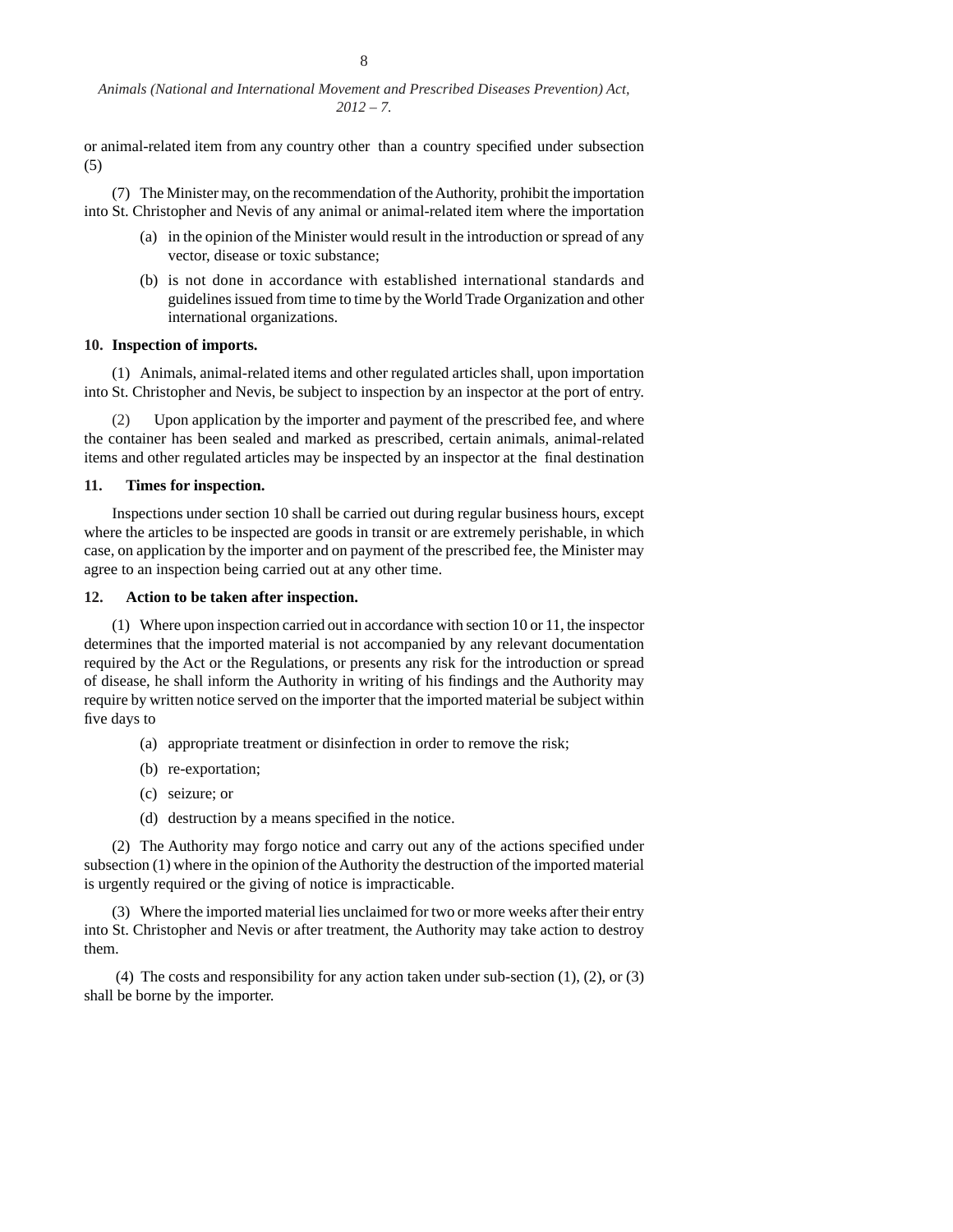(5) The Government shall bear no liability for the destruction or disposal of animals, animal carcasses and animal-related items imported into St. Christopher and Nevis in contravention of this Act.

(6) Where upon inspection carried out under section 10 or 11 the inspector determines that the imported material does not present any risk for the introduction and spread of disease, he may release the imported material to the importer.

### **13. Penalty for importation of animals, etc, without a permit.**

(1) Any person who imports an animal, animal-related item or other regulated article into St. Christopher and Nevis.

- (a) who has not obtained an import permit issued under section 9; or
- (b) who contravenes any term or condition contained in an import permit issued under section 9.

commits an offence.

(2) Any imported material in respect of which an offence under subsection (1) is alleged to have been committed, may be seized by an inspector and, on the conviction of any person who may be charged with that offence, may be

- (a) forfeited to the Crown; and
- (b) be retained, destroyed or otherwise disposed of as the Minister may direct without liability to the Crown for the retention, destruction or disposal of that imported material.

(3) A person who commits an offence under this section is liable on conviction to a fine of ten thousand dollars or to imprisonment for one year..

# **14. Regulations controlling the importation of animals, etc.**

(1) The Minister may, on the recommendation of the Authority, for the purpose of preventing the introduction or spread of any animal disease into St. Christopher and Nevis, make Regulations prohibiting, controlling or regulating the importation of animals or animal-related items or other regulated article.

(2) Without prejudice to the generality of subsection (1) Regulations made thereunder may make provision with regard to

- (a) specifying and defining the ports at which animals or animal-related items or other regulated articles, may be landed;
- (b) controlling, prohibiting or regulating the movement of animals or animalrelated items or other regulated articles into, within, or out of, any prescribed port area;
- (c) controlling the examination, cleansing, destruction, disposal, seizure and detention of any animal or animal-related item or other thing, in any prescribed port;
- (d) prescribing risk assessment studies as the basis for making decisions regarding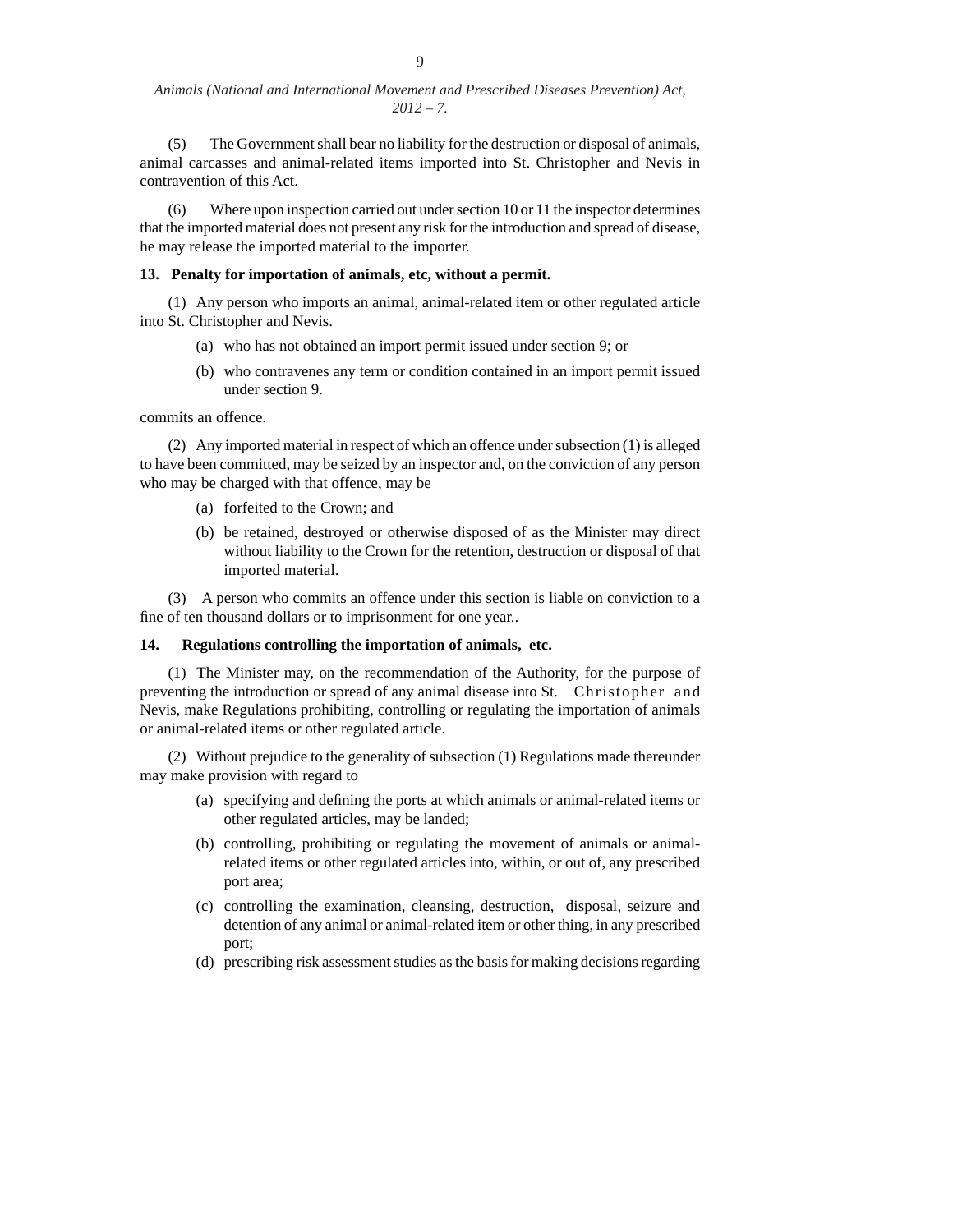the importation of animals or animal-related items;

- (e) prescribing the documents and their contents, which are to be provided in connection with the importation or landing of any animal or animal related item, as well as the certificate which is to be issued by the Authority of the country from which such animal or animal-related item is to be exported; and
- (f) the fees and expenses to be incurred for any purposes for which Regulations may be made under this section and the persons to whom they are to be paid and the manner in which they may be recovered.

### **15. Import permit for animals, etc, to perform at circus, exhibition, etc.**

(1) The Authority may grant to any person a permit to import any animal into St. Christopher and Nevis for the purposes of any exhibition, performance or circus.

(2) Any permit granted under this section may contain such terms and conditions as the Authority thinks necessary.

(3) Every person desirous of applying for a permit under this section shall make application to the Authority in the prescribed form.

### **16. Export of animals and animal related-items.**

 (1) Any person who intends to export an animal or animal related-item from St. Christopher and Nevis shall submit the animal or animal-related item, and any document prescribed, for examination by the Authority.

 (2) Where upon examination, the Authority, taking into consideration the requirements of the importing country

- $(a)$  is satisfied that the conditions of the issuance of an international veterinary certificate have been met, the Authority shall issue the certificate;
- (b) is not satisfied that the animal or animal-related item intended to be exported are free of any risk for the exportation and spread of disease or do not otherwise satisfy the provisions of this Act the animal or animal -related item shall be
	- (i) subject to appropriate treatment in order to remove the risk; or
	- (ii) destroyed or otherwise disposed of at the expense of the exporter.

(3) Any person who exports an animal or animal-related item contrary to subsection  $(1)$  and  $(2)$  commits an offence and is liable on conviction to a fine of ten thousand dollars or to one year's imprisonment.

# **17. Prohibition on the Movement of animals.**

(1) The Minister may, whenever he or she thinks it necessary, in order to ensure the safe and humane treatment of animals which are to be moved from one district to another within St. Christopher and Nevis to another country, by Order prohibit or require the postponement of, for the period he or she specifies in the Order

(a) the movement from St. Christopher and Nevis of such animals as he or she shall specify;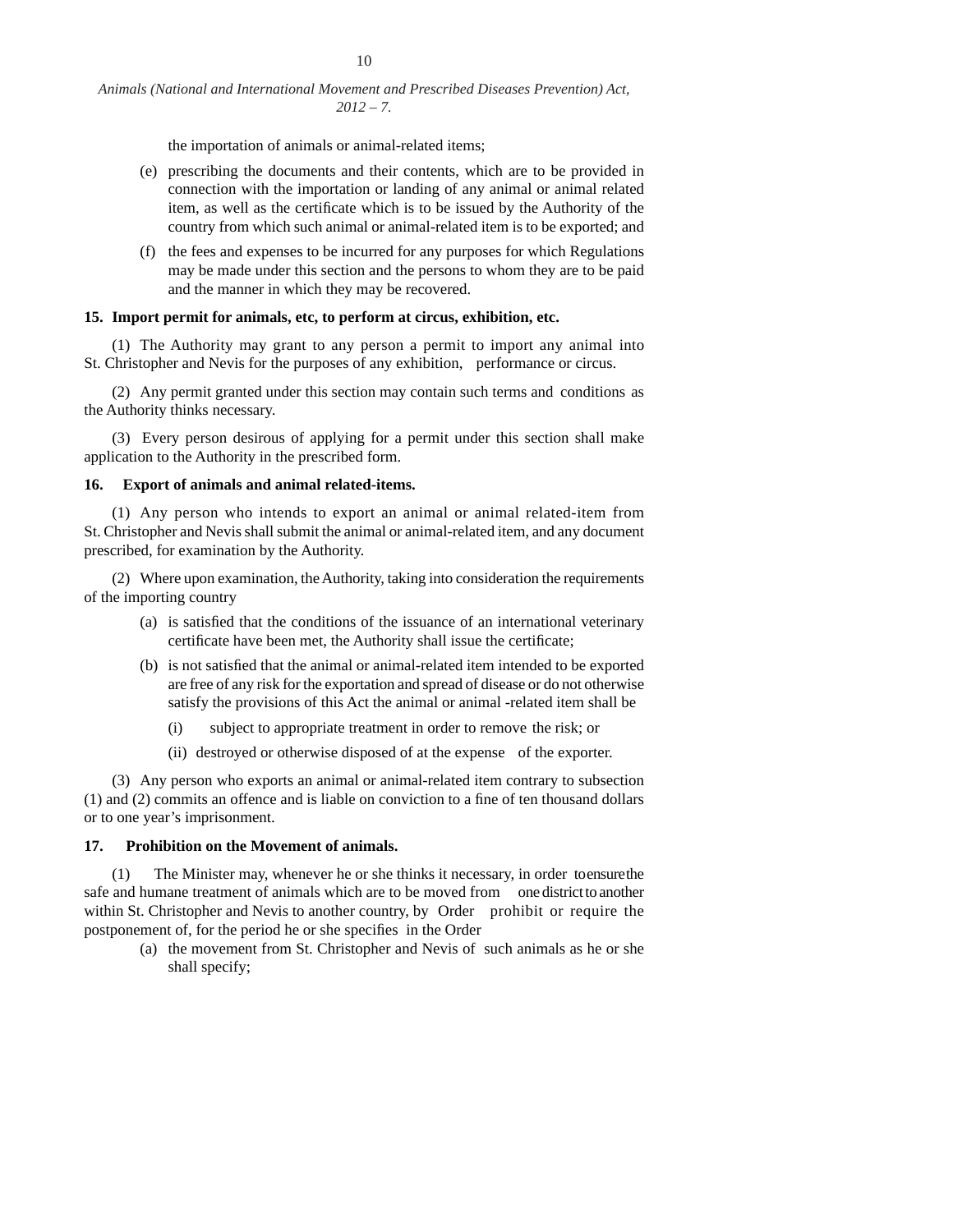- (b) the movement from St. Christopher and Nevis of any animal on such vessel as he or she shall specify; and
- (c) the movement from one district or locality to another within St. Christopher and Nevis of any animal on any vehicle as he or she may specify.
- (2) Where an animal is moved contrary to subsection (1), the Authority may order
	- (a) that the animal be placed in quarantine;
	- (b) that the animal, be returned to its place of origin; or
	- (c) the disposal or destruction of the animal where there is a risk of spread of prescribed diseases.

### **PART IV**

# **ANIMAL QUARANTINE**

#### **18. Quarantine Stations.**

(1) The Minister may prescribe quarantine stations in such places as the Minister may deem necessary and all animals required to be quarantined under this Act or the Regulations, or under any import permit granted thereunder, shall be placed within such stations in accordance with the orders of an inspector.

 (2) An inspector shall order an animal to be placed within a quarantine station pursuant to subsection (1) where the animal may

- (a) be suffering from an animal disease;
- (b) have been in contact with another animal
	- (i) suffering from an animal disease; or
	- (ii) which has not been tested or inspected to determine if it is suffering from an animal disease.

 (3) Where the Minister prescribes a station for the quarantine of animals for the purposes of this Act, the quarantine station shall

- (a) meet the international standards for the reception and quarantine of the animals to be received there; and
- (b) have available an inspector or a duly qualified veterinarian authorized by the Veterinary Authority to provide veterinary attention at the station daily**.**

### **19. Quarantine of animals.**

(1) Every animal which is imported, where required by the Authority, shall on being landed, be placed in quarantine for such period and subject to such conditions as may be prescribed.

(2) Notwithstanding that any imported animal is exempted from the requirements of subsection (1), an inspector who has cause to suspect that the animal

(a) may be suffering from a prescribed or other infectious or contagious animal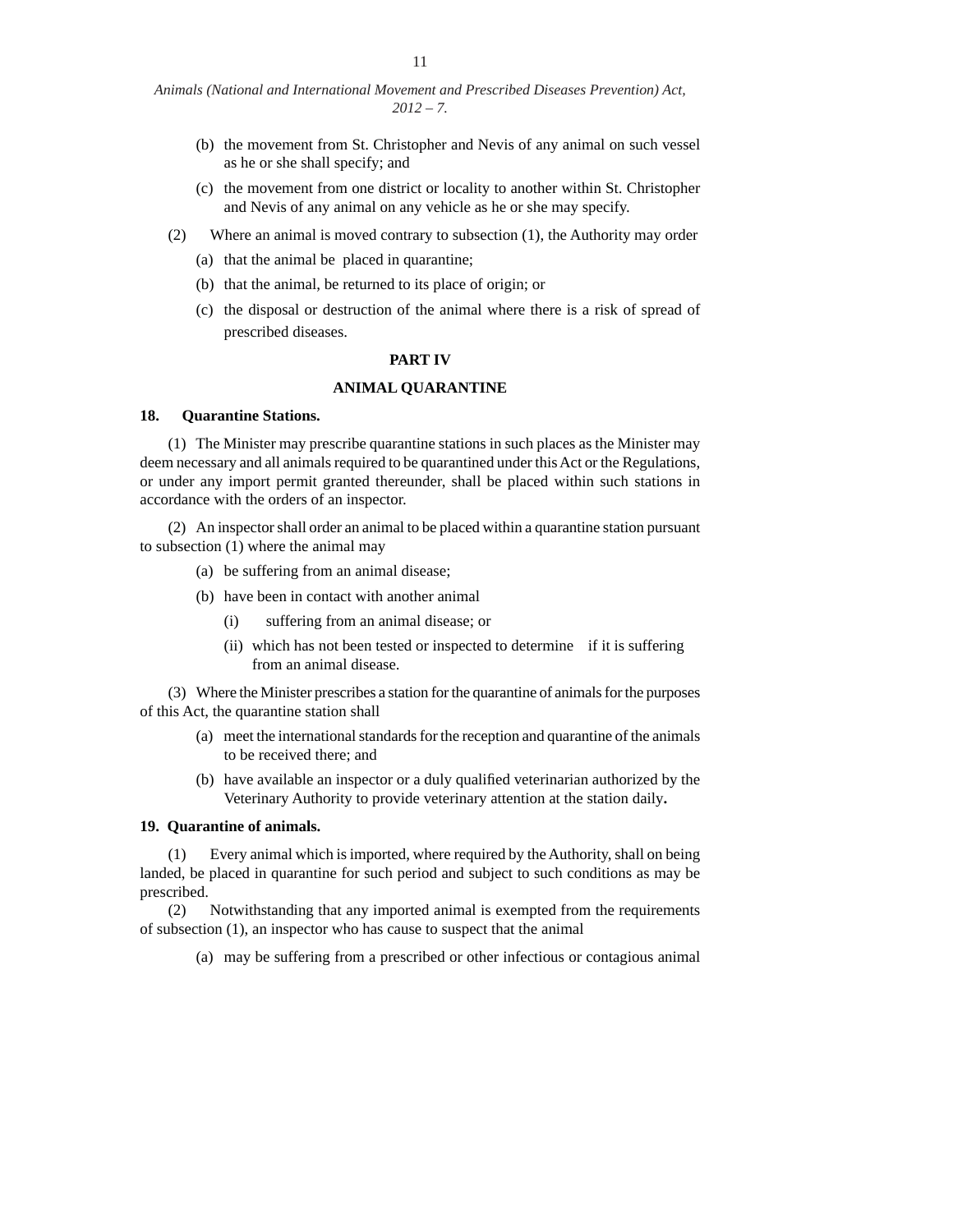disease; or

- (b) may have been in contact, during its transportation to St. Christopher and Nevis, with any animal which is or may be suffering from a prescribed or other infectious or contagious animal disease or with any animal which is not exempted from the requirement of being placed in quarantine; or
- (c) has otherwise been exposed to the risk of contracting a prescribed or other infectious or contagious animal disease,

may, with the approval of the Authority, direct that the animal shall on being landed, be placed in quarantine.

(3) Nothing in this section shall be construed as restricting the power of the Authority to impose, as a condition in an import permit issued under section 9 in respect of any animal to be imported into St. Christopher and Nevis, the requirement that the animal be placed in quarantine for such period and subject to conditions as the Authority may specify in the import permit.

### **20. Prescribed quarantine station.**

(1) An animal which is, by virtue of this Act or any regulations, subject to quarantine, shall on being landed, be placed in a prescribed quarantine station and be under the control of an inspector.

(2) Any animal which develops any prescribed or other infectious or contagious animal disease while in a quarantine station or, in the opinion of the inspector, shows symptoms of any disease, the spread of which would endanger animal health in St. Christopher and Nevis may, with the approval of the Authority, be destroyed pursuant to Part V without payment of any compensation.

#### **PART V**

# **CONTROL AND DESTRUCTION OF DISEASED ANIMALS**

#### **21. Segregation and notifi cation of diseased animals.**

(1) Every person having in his possession or under his charge an animal suffering from a prescribed disease shall

- (a) keep the animal isolated from other animals which are not diseased; and
- (b) as soon as possible but not later than twenty-four hours, give notice of the fact of the animal being diseased to the nearest inspector, or to the person in charge of the nearest police station.

 (2) The person to whom notice under subsection (1) (b) is given, shall, if not an inspector, forthwith give information thereof to an inspector.

**22. Infected areas.**

 The Minister may by Order, whenever it appears necessary or expedient to do so by reason of the existence of any animal disease, declare any area of St. Christopher and Nevis to be infected with that animal disease, and any Order so made shall specify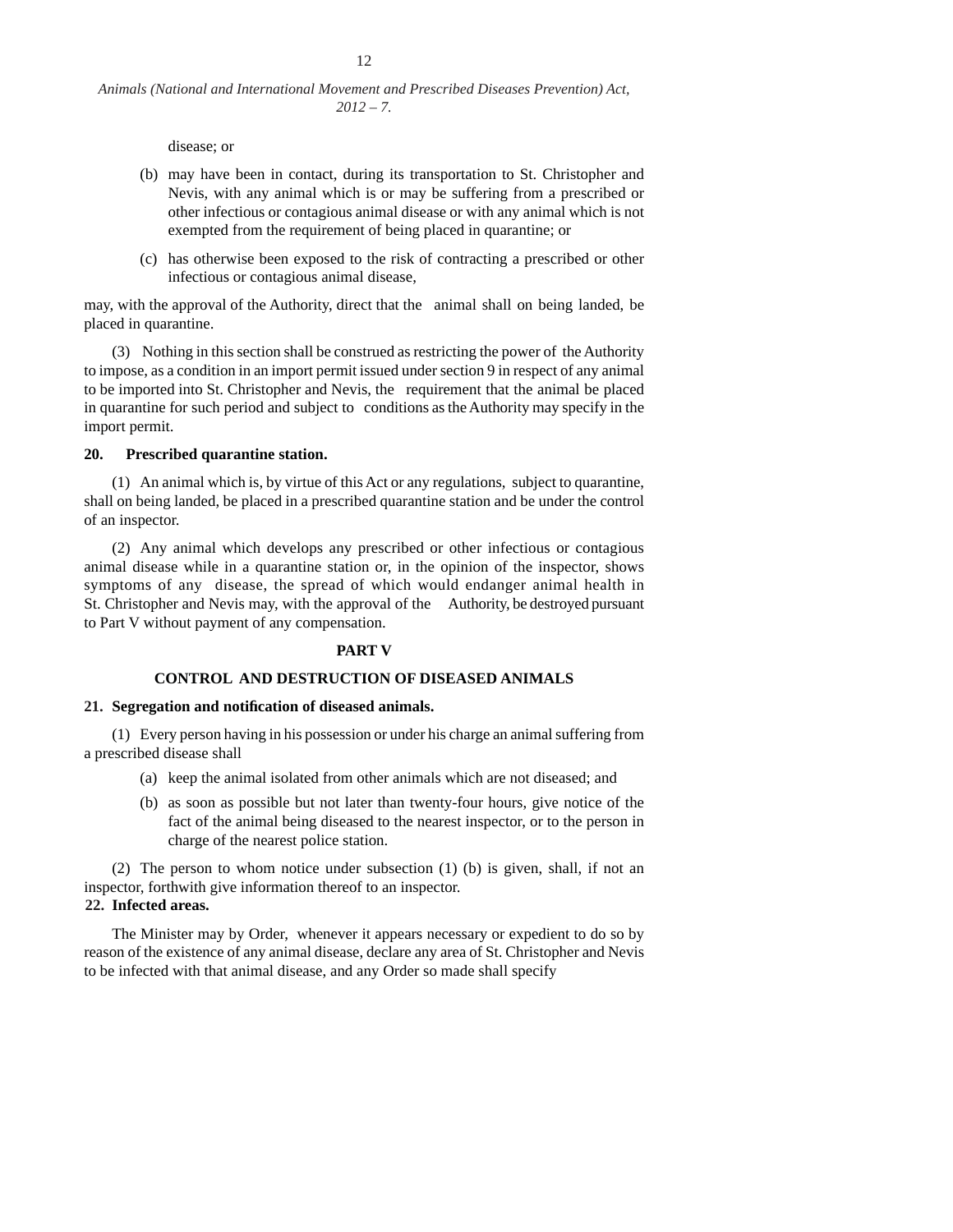- (a) the limits of the infected area;
- (b) that no international trade in animals, animal products or animal-related items shall be conducted in or from St. Christopher and Nevis in respect of animals in the infected area.

# **23. Infected places.**

(1) Where the Authority suspects that any animal disease exists in any place within St. Christopher and Nevis, it shall forthwith sign a notice to that effect and the notice shall contain a declaration that the place, the limits whereof shall be specified therein, is an infected place.

(2) The notice referred to in subsection (1) shall be served by an inspector upon the owner or occupier of the place.

(3) Upon service of the notice, the place therein specified shall be an infected place subject to confirmation by the Minister pursuant to the provisions of subsection  $(5)$ :

(4) Notwithstanding subsection (3) the Authority may, at any time within twenty days of such service and after further investigation by an inspector but before confirmation by the Minister pursuant to subsection (6), withdraw the notice and thereafter the place shall cease to be an infected place.

(5) The Authority shall with all practicable speed send a copy of the notice issued under subsection (1) to the Minister, and where the notice has been withdrawn pursuant to subsection (4) the Authority shall forthwith inform the Minister of that fact.

(6) Upon receipt by the Minister of the copy of the Notice issued by the Authority under subsection (1), the Minister shall, unless the notice has been withdrawn, forthwith consider the matter and where he or she is satisfied that such course is expedient or necessary, cause the Notice to be published in the *Gazette* declaring the place specified in the notice to be an infected place and may also declare at the same time that any other place containing, adjoining or surrounding the infected place is an infected area for the purpose of section 22.

#### **24. Declaration that a place is no longer infected.**

(1) A place, or part of a place, that has been declared to be an infected place ceases to be an infected place when on the advice of the Authority the Minister declares in writing that the animal disease described in the declaration no longer exists in the place or any part thereof.

(2) Where the Minister makes such a declaration then he or she shall cause a Notice to that effect to be published in the *Gazette.*

# **25. Animals, etc., not to be taken or removed from infected place without licence of inspector.**

(1) Subject to any Regulations made under this Act, no person shall, without a licence issued by an inspector, remove from or take into an infected place any animal or animal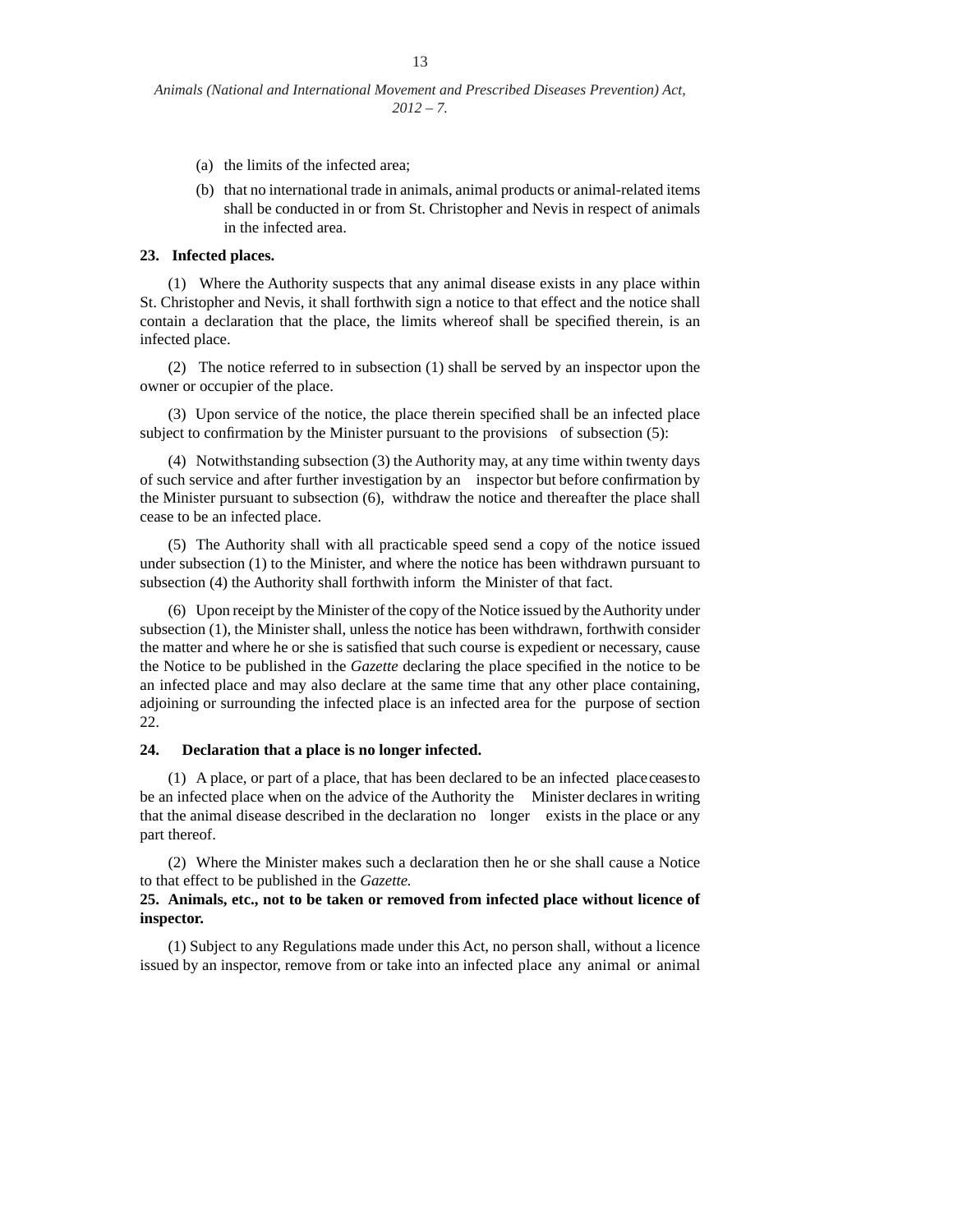14

related item or other thing.

(2) Where an inspector believes on reasonable grounds that any animal or animal-related item, or other thing has been removed from or taken into an infected place in contravention of subsection (1), the inspector may, whether or not the animal or animal-related item or other thing is seized -

- (a) return it to, or remove it from the infected place, or move it to any other place; or
- (b) require its owner or the person having the possession, care or control of it to return it to, or remove it from the infected place, or move it to any other place.

(3) A request under subsection (2) (b) shall be communicated by personal delivery of a notice to the owner or the person having the possession, care or control of the animal or animal-related item or other thing.

(4) Where a request under subsection (2) (b) cannot be communicated by personal delivery, the notice shall be sent to the owner or the person having the possession, care or control of the animal or animal-related item or other thing.

(5) A notice in respect of a request under subsection (2) (b) may specify the period within which and the manner in which the animal or animal-related item is to be returned, moved or removed.

#### **26. Slaughter of diseased animals.**

- (1) An inspector, with the approval of the Authority, may cause any animal
	- (a) suffering from a prescribed disease;
	- (b) reasonably suspected of having a disease; or
	- (c) which has been in the same place, or upon the same land, or in the same herd, flock or group as, or in contact with, any diseased animal or any animal suspected of having a disease, whether or not the place, land or area has been declared to be an infected place or area,

to be slaughtered in order to prevent the spread of any animal disease; and for that purpose the inspector may give all necessary directions.

(2) An inspector may, for the purpose of observation and treatment, take possession of and retain any animal liable to be slaughtered under this section, or order the removal of that animal to a quarantine station.

# **27. Disposal of animals.**

(1) Any animal slaughtered pursuant to section 26 (1) of this Act or any Regulations made hereunder, or which dies as the result of disease, shall be destroyed, buried or otherwise properly disposed of in a sanitary manner and as soon as practicable, in such manner as may be prescribed and in accordance with international standards and guidelines for the disposal of such animals.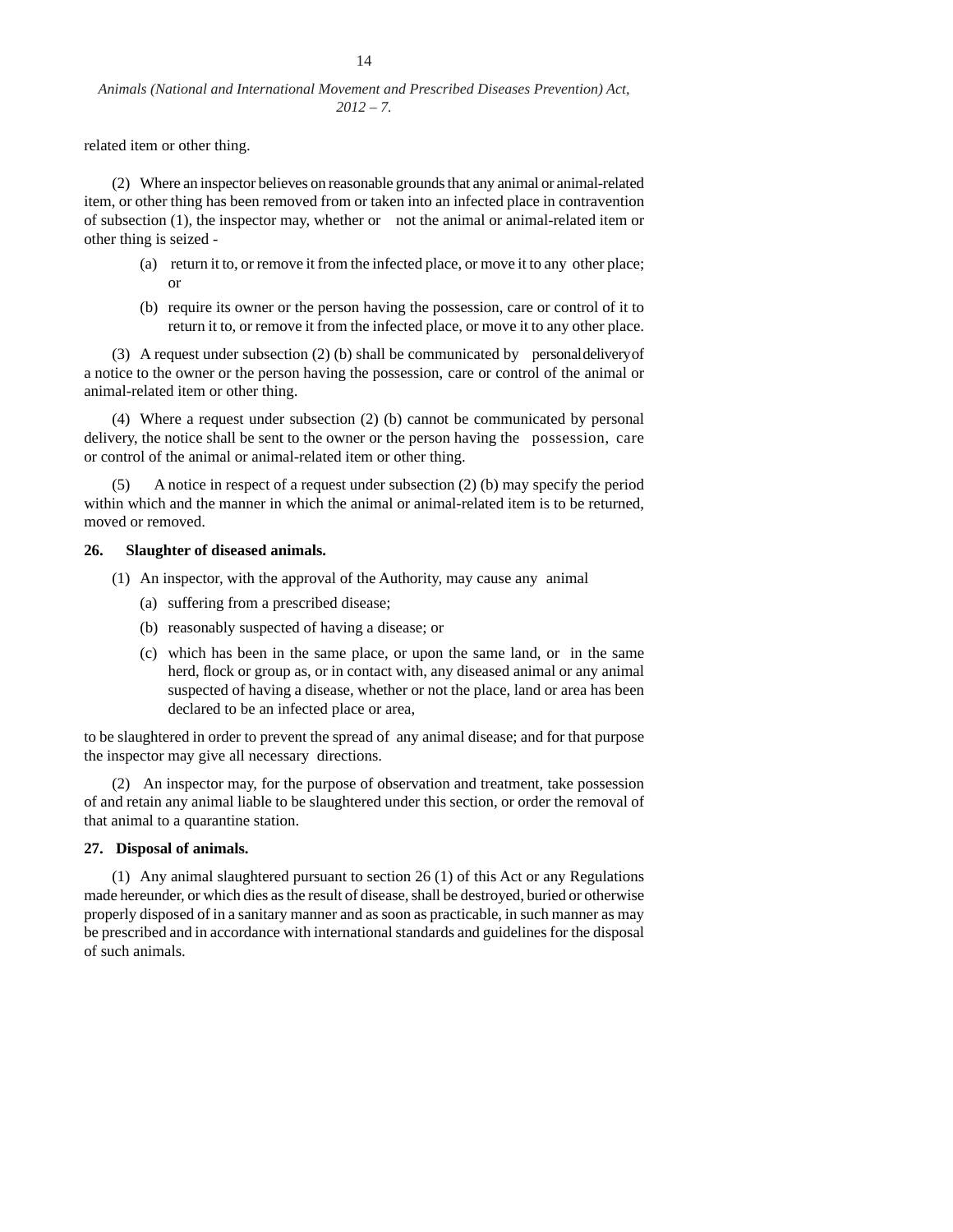(2) An inspector and the owner of an animal shall comply with subsection (1).

# **28. Compensation.**

(1) The Minister may award compensation under subsection (2) to the owner of any healthy animal slaughtered pursuant to section 26 (1).

(2) It shall be lawful for the Minister, out of moneys approved for that purpose by the National Assembly, to make grants by way of compensation to occupiers and owners, according to their respective interests, in respect of healthy animals destroyed in order to achieve eradication, control or prevention of the further spread in or introduction into St. Christopher and Nevis of an animal disease.

(3) The amount of compensation for each animal slaughtered pursuant to section 26 (1) shall not exceed the fair market value of the animal immediately before slaughter, and compensation may be reduced or refused where the owner or the person having charge of the animal has been found guilty in relation to the animal, of an offence under this Act or the Regulations.

(4) No compensation shall be payable in respect of an animal compulsorily slaughtered while in a quarantine station if, in the opinion of the Authority that animal was diseased at the time of importation into St. Christopher and Nevis.

# 29. Amendment of definition of "disease".

The Minister may, on the recommendation of the Authority, from time to time by Order add any particular animal, bee or fish disease to, or remove any particular animal, bee or fish disease from, the definition of animal, bee or fish disease contained in section 2 and in the Schedule.

# **PART VI**

# **POWERS OF INSPECTORS**

# **30. Power of apprehension.**

(1) Where any person fails to comply with any requirement of this Act or the Regulations relating to the

- (a) importation or landing into St. Christopher and Nevis of any
	- (i) animal, or animal-related item;
	- (ii) refuse; or
	- (iii) equipment which has been used in connection with any animal or animal related- item or refuse;
- (b) placing of any animal in quarantine;
- (c) keeping or retention of any animal in quarantine, or its removal therefrom or any condition imposed pursuant thereto; and
- (d) disinfection of any animal, or animal- related item, or refuse or any equipment,

a police officer or an inspector may, without a warrant, stop and detain the person, and if his name and address cannot reasonably be ascertained, may arrest him without a warrant.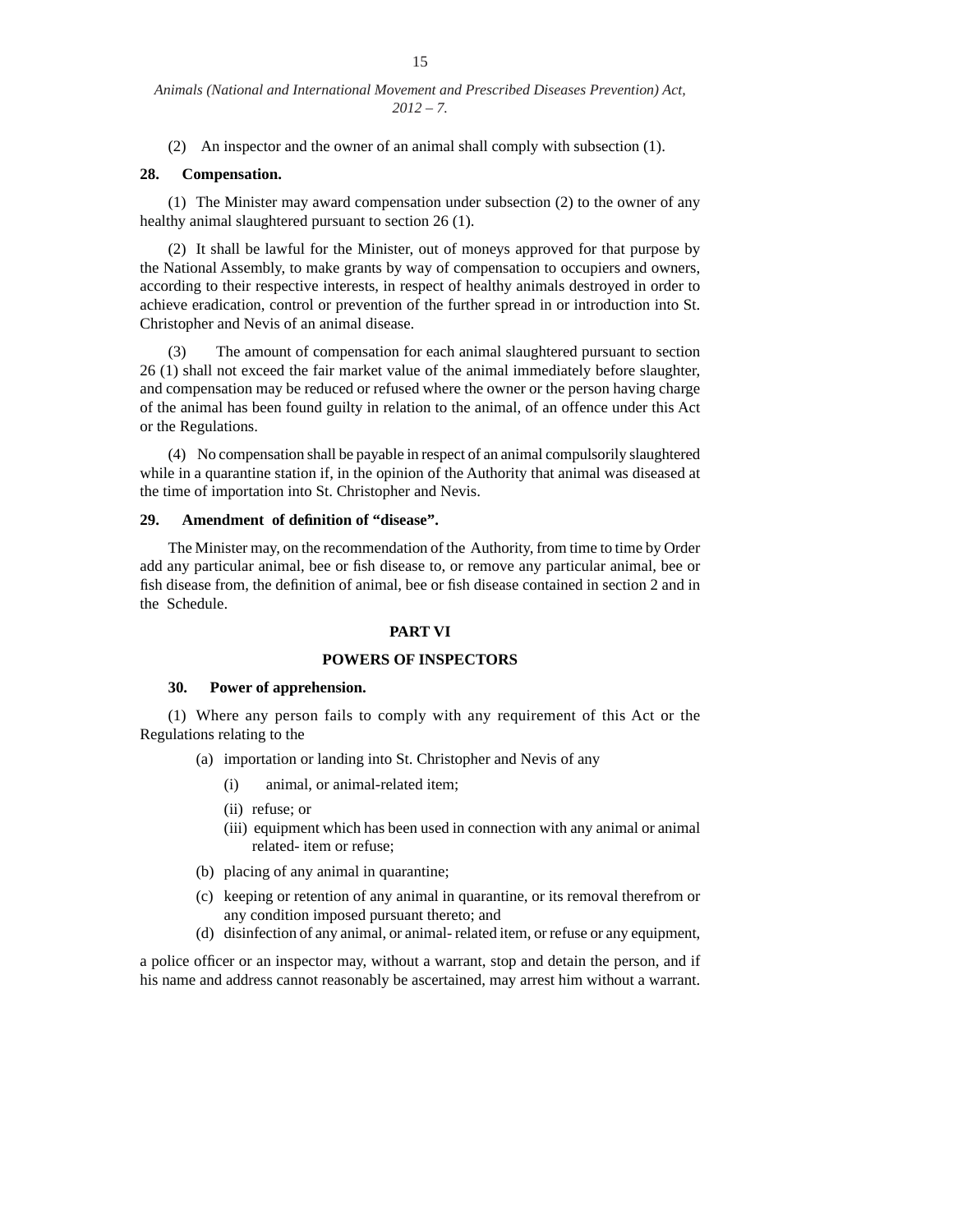(2) Where any person obstructs or impedes any police officer or inspector in the execution of his duties under this Act or the Regulations, the police officer or the inspector may arrest that person without a warrant.

(3) A person arrested under this section shall be taken as soon as practicable before a magistrate and in any event within seventy -two hours of his or her arrest.

#### **31. Power of Inspection.**

(1) For the purpose of detecting animal diseases or toxic substances or ensuring compliance with this Act and the Regulations, an inspector with or without the assistance of a police officer may

- (a) conduct any tests or analyses or take any measurements;
- (b) examine any animal, or animal-related item in respect of which this Act or the Regulations apply and take samples of it;
- (c) open any receptacle, baggage, package, cage or other thing that the inspector or police officer believes on reasonable grounds contains any animal or animalrelated item in respect of which this Act or the Regulations apply;
- (d) require any person to present any animal or animal-related item for inspection in the manner and under the conditions that the inspector considers necessary to carry out the inspection;
- (e) require any person to produce for inspection or copying, in whole or in part, any record or document that the inspector or police officer believes on reasonable grounds contains any information relevant to the administration of this Act or the Regulations; and
- (f) subject to section 11, at any reasonable time, enter and inspect any place, or stop any conveyance, in which the inspector believes on reasonable grounds there is any animal or animal-related item in respect of which this Act or the Regulations apply.

(2) In carrying out an inspection at any place or in discharging his duties under this Act or the Regulations, an inspector may

- (a) in relation to any animal, make examinations, apply tests, take samples, use vaccines or serum and apply marks as may be reasonably necessary, or as may be required or prescribed by this Act or the Regulations or required by the Authority;
- (b) enter any land or premises for the purpose of examining, testing, sampling or marking any animal;
- (c ) require any person, being the owner or being in charge of animals or the owner or occupier of or employed on lands or premises so entered, to give
	- (i) assistance or to carry out instructions as may be reasonably necessary for the purpose of examining, testing, sampling or marking; or
	- (ii) information as may be reasonably necessary in connection with the furtherance of the eradication of any animal disease or for the administration of this Act.

16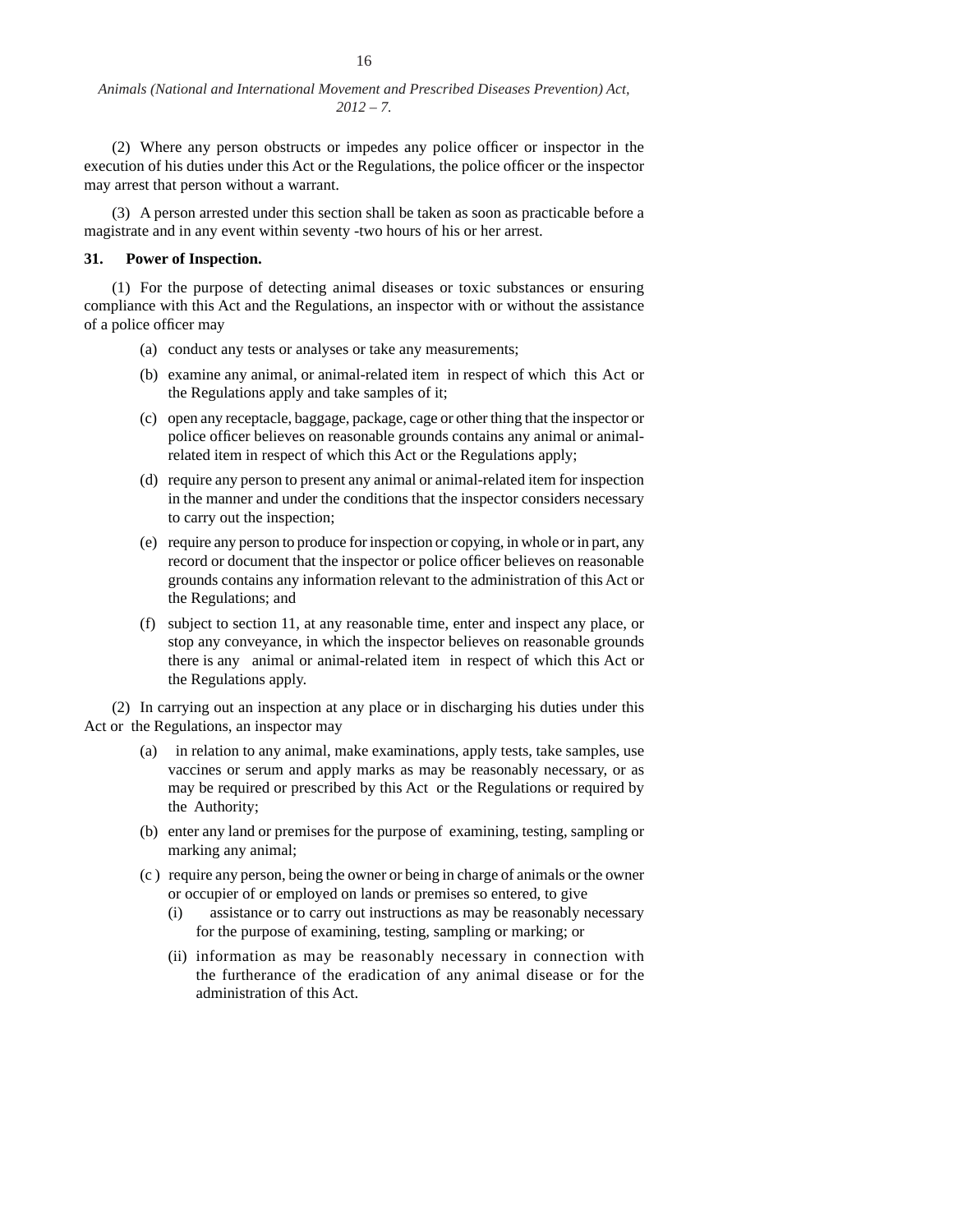(3) In carrying out an inspection at any place in accordance with this section, an inspector may -

- (a) use or cause to be used any data processing system at that place to examine any data contained in or available in the system;
- (b) reproduce any record or cause it to be reproduced from the data in the form of a print-out or other intelligible output and take the print-out or other output for examination or copying; and
- (c) use or cause to be used any copying equipment at that place to make copies of any record or other document.

### **32. Power of entry and search.**

(1) An inspector may, without a warrant, at any time enter and search any land, building or place and may stop, detain and examine any vessel or vehicle where he has reasonable grounds to believe that there is in that place, vehicle or vessel any

- (a) animal, animal related item, refuse or equipment with which has been landed or imported into St. Christopher and Nevis in contravention of this Act or the Regulations or an import permit or in respect of which there has been a failure to comply with any requirement imposed pursuant thereto;
- (b) animal that has been removed from, or has not been placed, kept or retained in quarantine as required by the provisions of this Act or the Regulations or an import permit, or in breach of any condition imposed thereunder, has not been kept or retained in quarantine or has been removed.

(2) An inspector exercising any of the powers mentioned in subsection (1) shall, properly identify himself and at the request of the owner, occupier or other person in charge of the premises, vehicle or vessel, state in writing his reasons for the exercise of that power.

#### **33. Power to seize and detain.**

(1) For the purpose of enforcing the provisions of this Act, an inspector may seize and detain, on reasonable grounds and for such time as may be necessary, any animal or animal- related item or other thing

 $(2)$  An inspector or police officer who seizes and detains an animal or animal-related item or other thing under this Act or the Regulations shall, immediately or as soon as is practicable, notify its owner or the person having possession, care or control of the reason for the seizure.

#### **34. Storage and removal of seized animals etc.**

An inspector or police officer who seizes and detains an animal or animal-related item or other thing under this Act or the Regulations, or any person designated by the Authority, may for the purposes of storage

(a) require its owner or the person having the possession, care or control of it at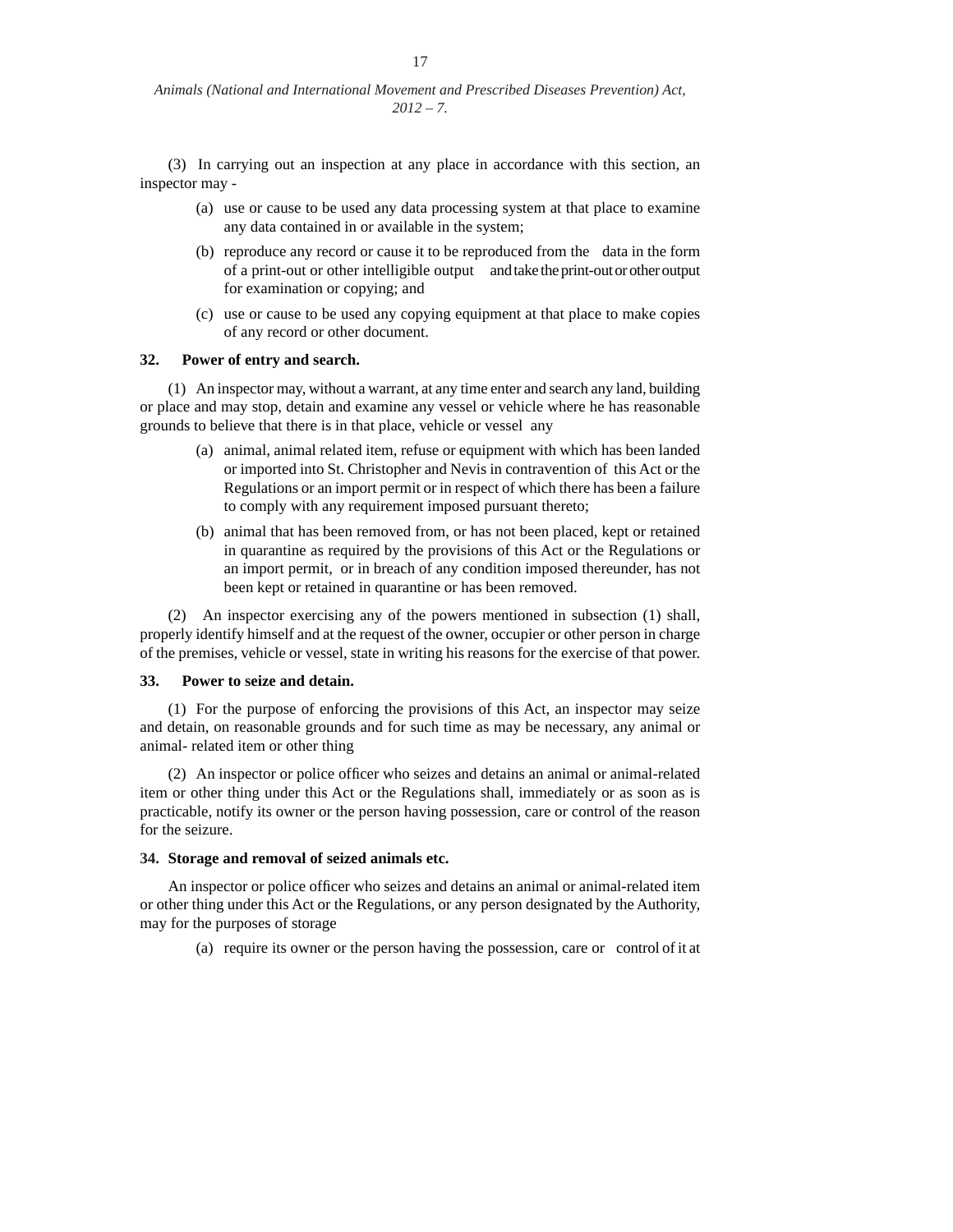the time of the seizure to remove it to any place; or

(b) store it at the place where it was seized or remove it to any other place.

#### **35. Prohibition on the interference with seized animals etc.**

 Except authorized in writing by the Authority, no person shall remove, alter or interfere in any way with any animal or animal-related item or other thing seized and detained under this Act or the Regulations.

#### **36. Provisions relating to detained animals etc.**

 An animal, animal-related item or other thing seized and detained under this Act or the Regulations shall not be detained after

- (a) a determination by an inspector that the animal or animal-related item or other thing is in conformity with the provisions of this Act or the Regulations; or
- (b) the expiration of one hundred and eight days after the day of seizure, or any other period as may be prescribed, unless before that time proceedings are instituted in relation to the animal or animal-related item or other thing, in which case it, or the proceeds from its disposition, may be detained until the proceedings are finally concluded.

#### **37. Power to detain vessels.**

 $(1)$  Where the Authority is satisfied that there has been a failure on the part of the captain of any vessel in a prescribed port to comply with a requirement of this Act or the Regulations, or with a condition imposed pursuant thereto, the Authority may cause the vessel to be detained until the Minister otherwise directs.

(2) The Authority shall forthwith deliver, in writing, to the captain of the vessel, particulars of the non-compliance, which have resulted in the detention of the vessel.

#### **PART VII**

# **ENFORCEMENT**

#### **38. Inability to locate owner or occupier.**

Where no person is in actual occupation of any land, or where the occupier or owner cannot be located, service of any notice under this Act or the Regulations shall be made by affixing the notice to a conspicuous place on the land, and publishing the notice in a newspaper of general circulation.

### **39. Arrival notifi cation.**

A customs officer shall

- (a) promptly notify the Authority of the arrival of any animal, or animal-related item or other thing regulated by this Act or the Regulations; and
- (b) not release or dispose of the animal, animal related item or other thing unless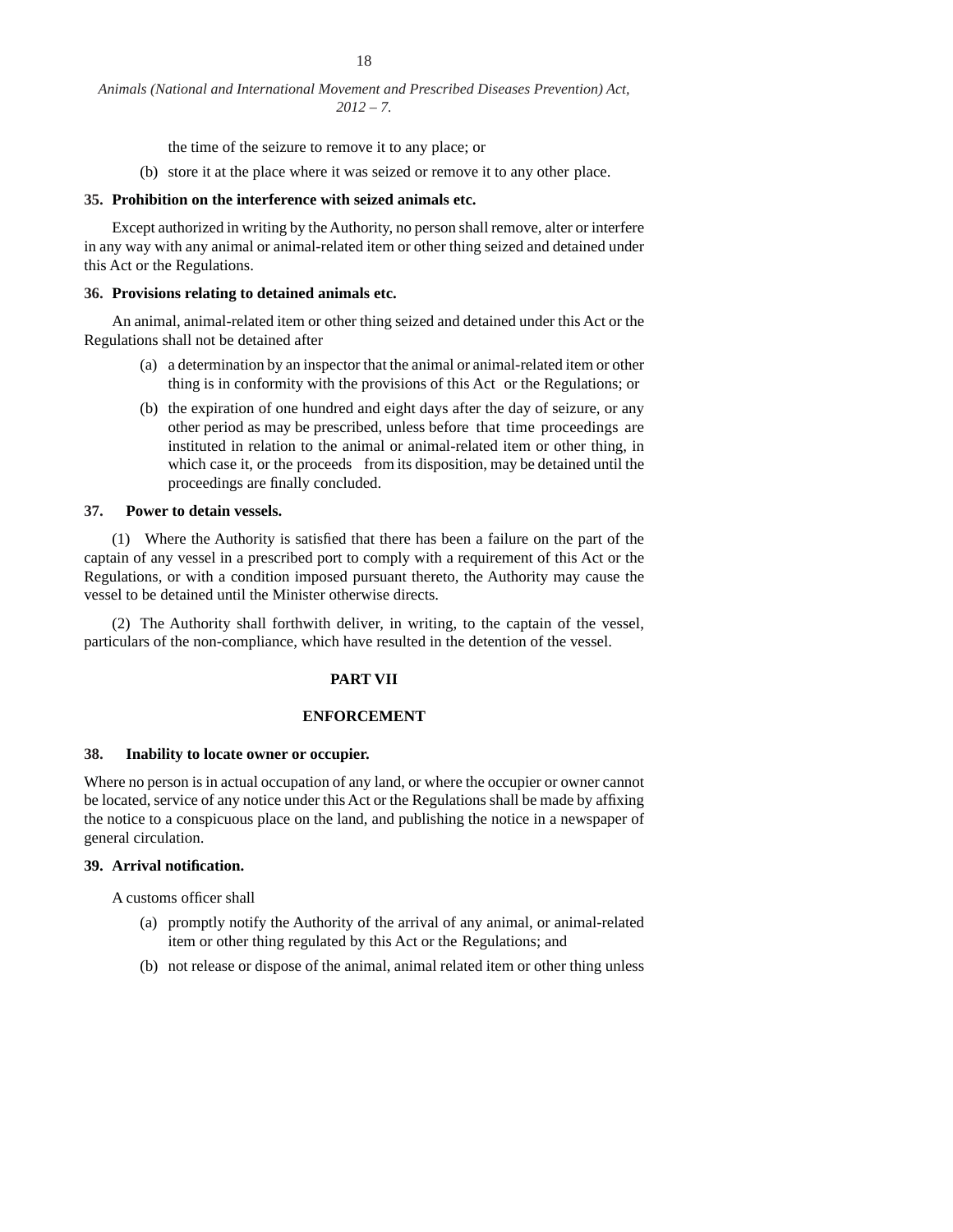authorised by the Authority.

#### **40. Detection of animal disease and imposition of quarantine.**

(1) Where an inspector has reasonable cause to believe that an animal disease may be present on any land, he shall have the power to enter on the land without warrant to carry out survey and detection programmes as well as to treat, destroy or remove animals or animal related items or other things contaminated with the disease.

(2) An inspector, in exercising the powers conferred by subsection (1), shall inform the occupier, if present at the time, of the intention to enter and search, examine, treat, seize or destroy any animal or animal related item or other thing.

(3) An inspector shall also have the power to apply immediate quarantine measures which may be confirmed by the Minister by Order made on the recommendations of the Authority within twenty-one days after the imposition of the quarantine measures.

#### **41. Mail.**

 Any animal-related item moving by mail shall be subject to Regulations administered jointly by the postal service and the Authority.

#### **42. Disposal of affected or contaminated animals, animal-related items etc.**

 Notwithstanding any other provision of this Act to the contrary, the Authority or any person acting on its behalf may dispose of an animal or animal-related item or other thing, or require its owner or any person having the possession, care or control of it to dispose of it, where the animal or animal-related item or other thing

- (a) has been in contact with or in close proximity to another animal or animalrelated item or other thing that was, or is suspected of having been, affected or contaminated by a disease or a toxic substance at the time of contact or close proximity;
- (b) is, or is suspected of being, affected or contaminated by a disease or a toxic substance; or
- (c) is, or is suspected of being, the causative agent of a disease or a toxic substance.

# **43. Forfeiture.**

(1) Where a person is convicted of an offence under this Act, the court may, on its own motion or at the request of any party to the proceedings, in addition to any punishment imposed, order that any animal or animal-related item or other thing by means of or in relation to which the offence was committed or any proceeds realized from its disposition, be forfeited to the Crown.

(2) Where the owner of an animal or animal-related item or other thing seized and detained under this Act or the Regulations consents to its forfeiture, it is thereupon forfeited to the Crown and shall be disposed of as the Authority directs.

### **44. Forfeiture upon conviction.**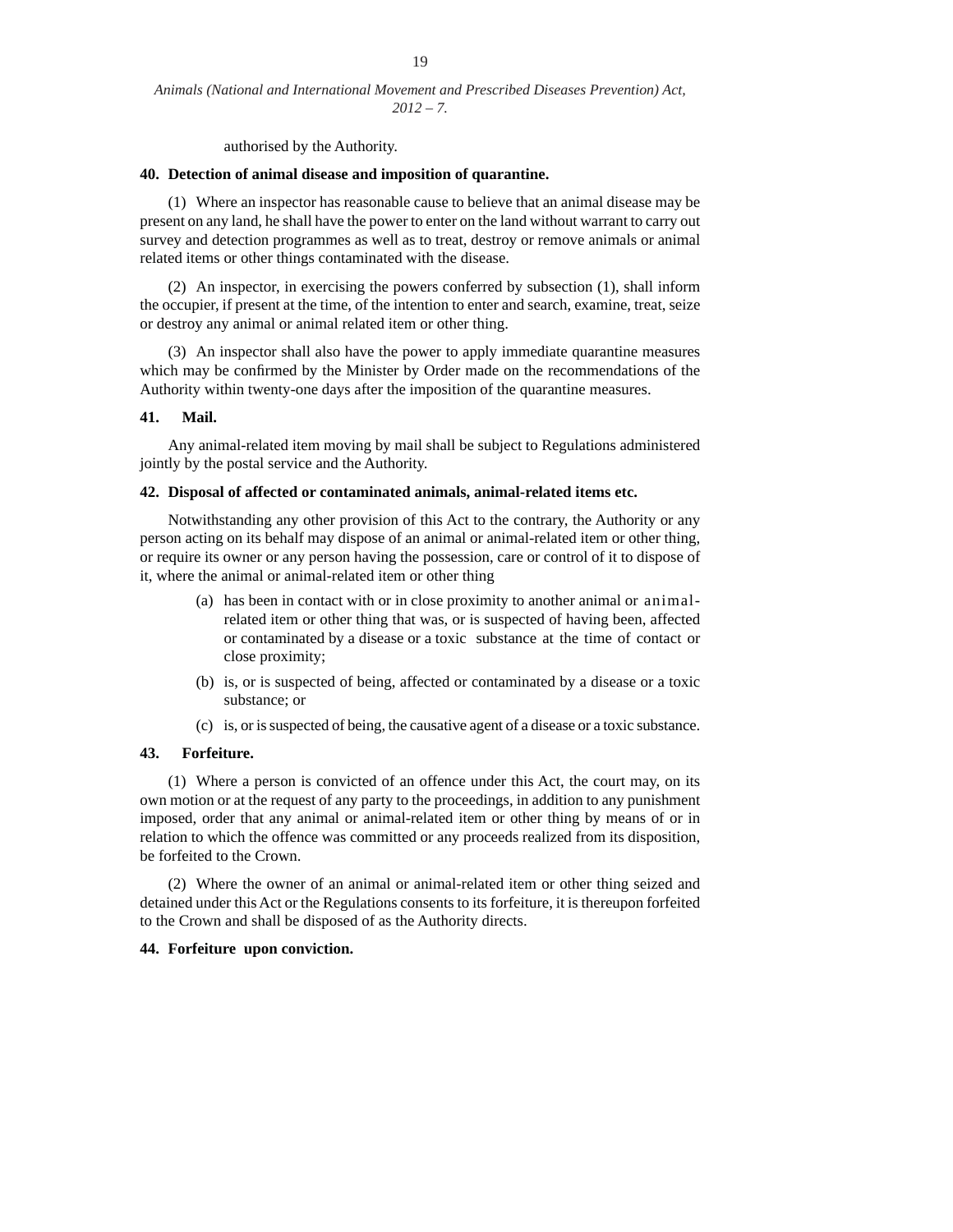(1) Where proceedings are instituted, and the court orders the forfeiture of an animal or animal-related item or other thing that was seized and detained, it shall be disposed of as the Authority directs.

(2) Where the court does not order the forfeiture of an animal or animal-related item or other thing, then the animal or animal-related item or other thing, or any proceeds realized from its disposition shall be returned to the owner of the animal or animal-related item or other thing or the person having the possession, care or control of it at the time of its seizure.

(3) Where the owner of an animal or animal-related item or other thing or the person having the possession, care or control of it at the time of its seizure is convicted of an offence under this Act and a fine is imposed

- (a) the animal or animal-related item or other thing may be detained until the fine is paid; or
- (b) the animal or animal-related item or other thing may be sold under auction in satisfaction of the fine.

# **PART VIII**

### **OFFENCES**

# **45. General Offences.**

Any person who either personally or indirectly through an employee or agent

- (a) assaults, resists, threatens, or wilfully obstructs any inspector or the Authority while exercising lawful powers under this Act or the Regulations;
- (b) fails to comply with any order or direction lawfully made or given under this Act;
- (c) imports any animal or animal-related item at a port of entry not specified in the Regulations;
- (d) imports any animal or animal-related item contrary to any requirements specified under this Act or the Regulations;
- (e) fails to allow a search or inspection authorised under this Act;
- (f) knowingly or recklessly provides information which is false, for the purpose of obtaining any document under this Act or the Regulations; or
- (g) alters, forges, defaces, or destroys any document issued under this Act or the Regulations,

....................................................

commits an offence and is liable on conviction to a fine of ten thousand dollars and six months imprisonment. .........

# **46. Offences by inspectors.**

Any inspector who

- (a) acts in contravention of the provisions of this Act or any regulations made pursuant thereto;
- (b) agrees to do or abstain from doing, permits, conceals, or connives in doing any act or thing contrary to the proper execution of his official duties under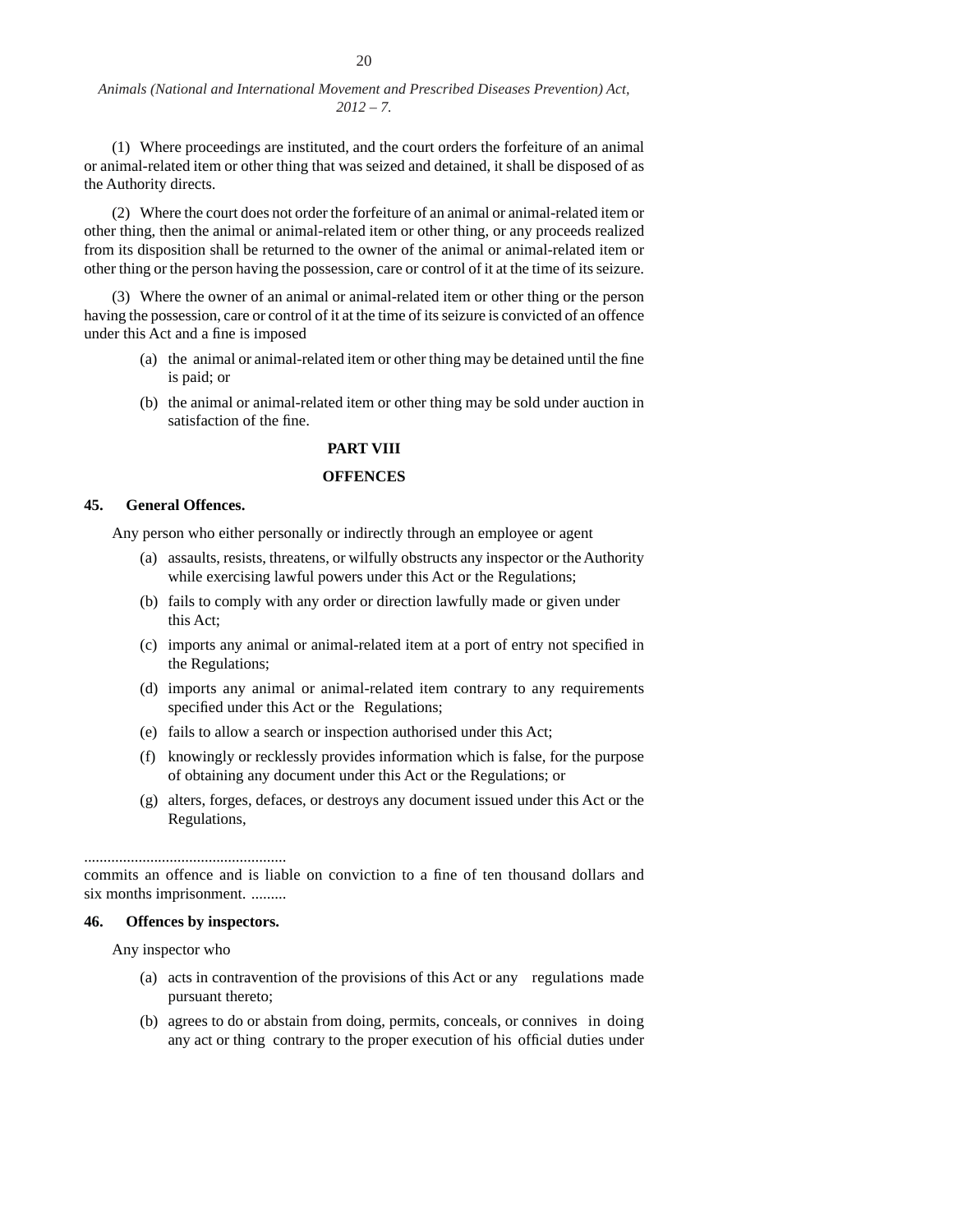this Act or its regulations;

- (c) discloses any confidential information acquired in the performance of his official duties relating to any person, firm, or business, except when required to do so as a witness in any court or under the authority of this Act; or
- (d) in connection with any official duty directly or indirectly demands or takes any payment, gratuity or other reward to which that inspector is not entitled,

commits an offence and is liable on conviction to a fine of thirty thousand dollars and to imprisonment for one year. .

#### **47. Offences by captain etc. of a vessel.**

 When an animal, animal-related item, refuse, or any equipment which has been used in connection therewith is landed from any vessel in contravention of this Act or the Regulations, the captain of the vessel and the owner thereof commit an offence under this Act.

### 48. Offences by officers, directors Etc..

Where a corporation commits an offence under this Act, any officer, director or agent of the corporation who directed, authorised, assented to, acquiesced or participated in the commission of the offence commits an offence and is liable on conviction to the punishment provided for the offence whether or not the corporation has been prosecuted or convicted.

### **49. Offences by employees and agents.**

In any prosecution for an offence under this Act, it is sufficient proof of the offence to establish that it was committed by an employee or agent of the accused, whether or not the employee or agent is identified or has been prosecuted for the offence, unless the accused establishes that

- (a) he or she exercised all due diligence to prevent the commission of the offence; and.
- (b) the offence was committed without his or her knowledge or consent.

# **50. Penalty.**

 A person who commits an offence under this Act shall, where no other penalty is provided, be liable on conviction to a fine of five thousand dollars and six months imprisonment.

# **51. Evidence.**

(1) In any prosecution for an offence under this Act or the Regulations, a declaration, certificate, report or other document of the Authority or an analyst, inspector or police officer, purporting to have been signed on behalf of the Authority or the analyst, inspector or police officer, is admissible in evidence without proof of the signature or official character of the person appearing to have signed it and, in the absence of evidence to the contrary, is proof of the matters asserted in it.

(2) In any prosecution for an offence under this Act or the Regulations, a copy of an extract from any record or other document that is made by the Authority or an analyst, inspector or police officer under this Act or the Regulations and that appears to have been certified under the signature of the Authority or the analyst, inspector or police officer as a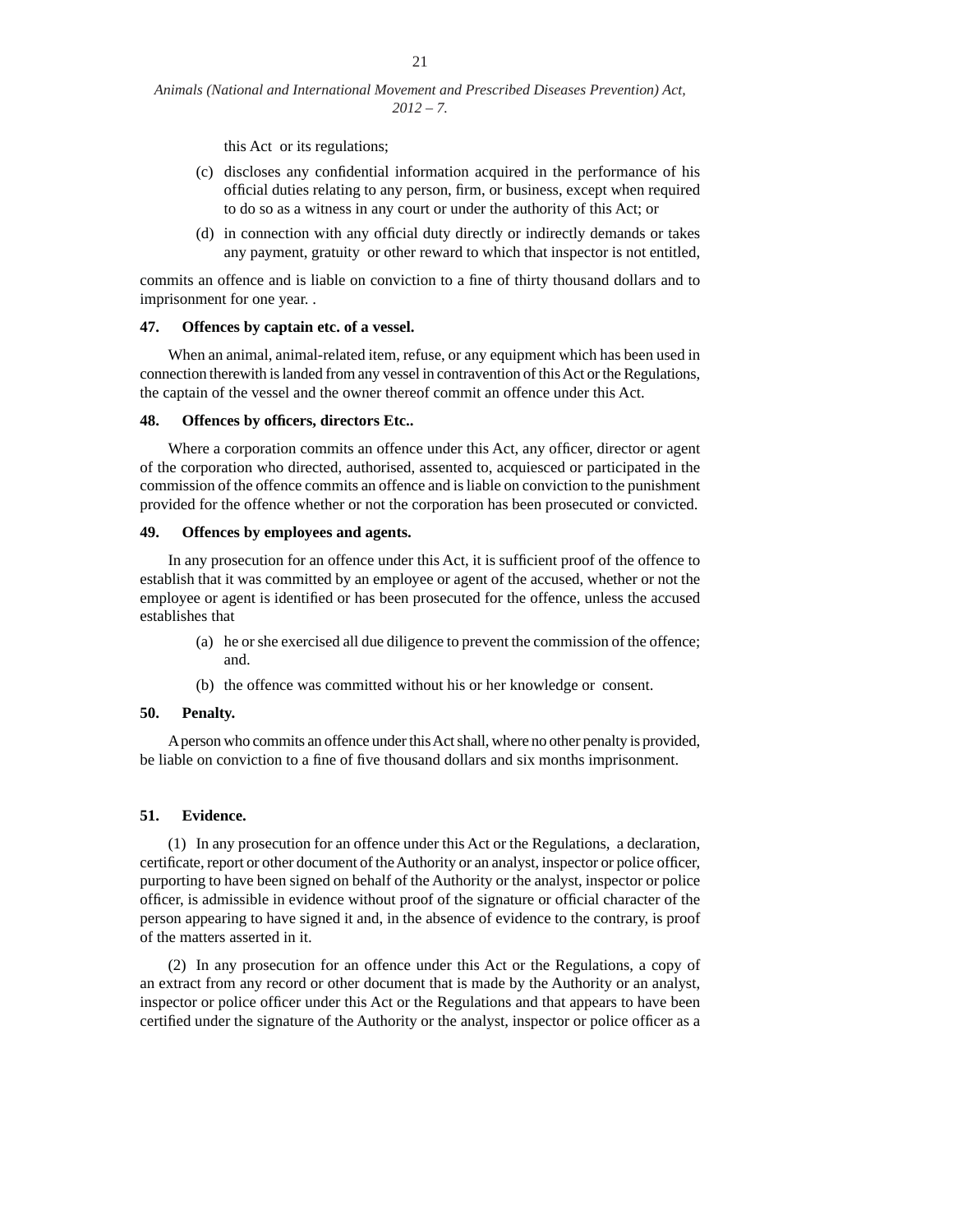true copy or extract is admissible in evidence.

(3) Any document referred to in subsection (1) or (2) shall, in the absence of evidence to the contrary, be deemed to have been issued on the date that it bears.

(4) Any declaration, certificate, report, copy, extract or other document referred to in this section shall not .be received in evidence unless the party intending to produce it has, before the trial, served on the party against whom it is intended to be produced notice of that intention, together with a duplicate of the declaration, certificate, report, copy or extract.

# **PART IX**

# **GENERAL**

### **52. Regulations for the humane transportation of animals.**

The Minister may make Regulations

(a) for protecting animals carried by air, land or sea and for ensuring that such animals are given adequate food and water and proper ventilation during the journey;

(b) prescribing and regulating the construction and fittings of the parts of vessels, aircraft or other forms of transportation used for the carriage of animals; and

(c) prohibiting the conveyance of animals by any specified vessel or aircraft for such time as the Minister may consider expedient;

#### **53. General regulations for animals, animal- related items etc.**

(1) The Minister may, for the purposes of this Act, make Regulations

- (a) prescribing and regulating the examination, inspection, seizure and detention of any animal, or animal- related item, prior or subsequent to its being landed in St. Christopher and Nevis;
- (b) prescribing the marking by tagging or in any other manner of any animal and other thing imported into St. Christopher and Nevis whether as a condition of landing or otherwise;
- (c) prescribing animal identification systems and packaging and labelling of animal products for trace back to the country of origin;
- (d) providing for the application to animals imported into St. Christopher and Nevis of any test for any prescribed or other infectious or contagious disease or of any treatment, vaccination or inoculation;
- (e) prohibiting or regulating the importation of any equipment and other thing, which has been used in connection with any animal, animal related item, or refuse and which is capable of transmitting any prescribed or other infectious or contagious disease affecting animals;
- (f) prescribing and regulating the testing of any veterinary biological product which is to be, or may be, imported into St. Christopher and Nevis;
- (g) prescribing the conditions under which the countries from which, cooked, frozen or fresh meat, may be imported into St. Christopher and Nevis;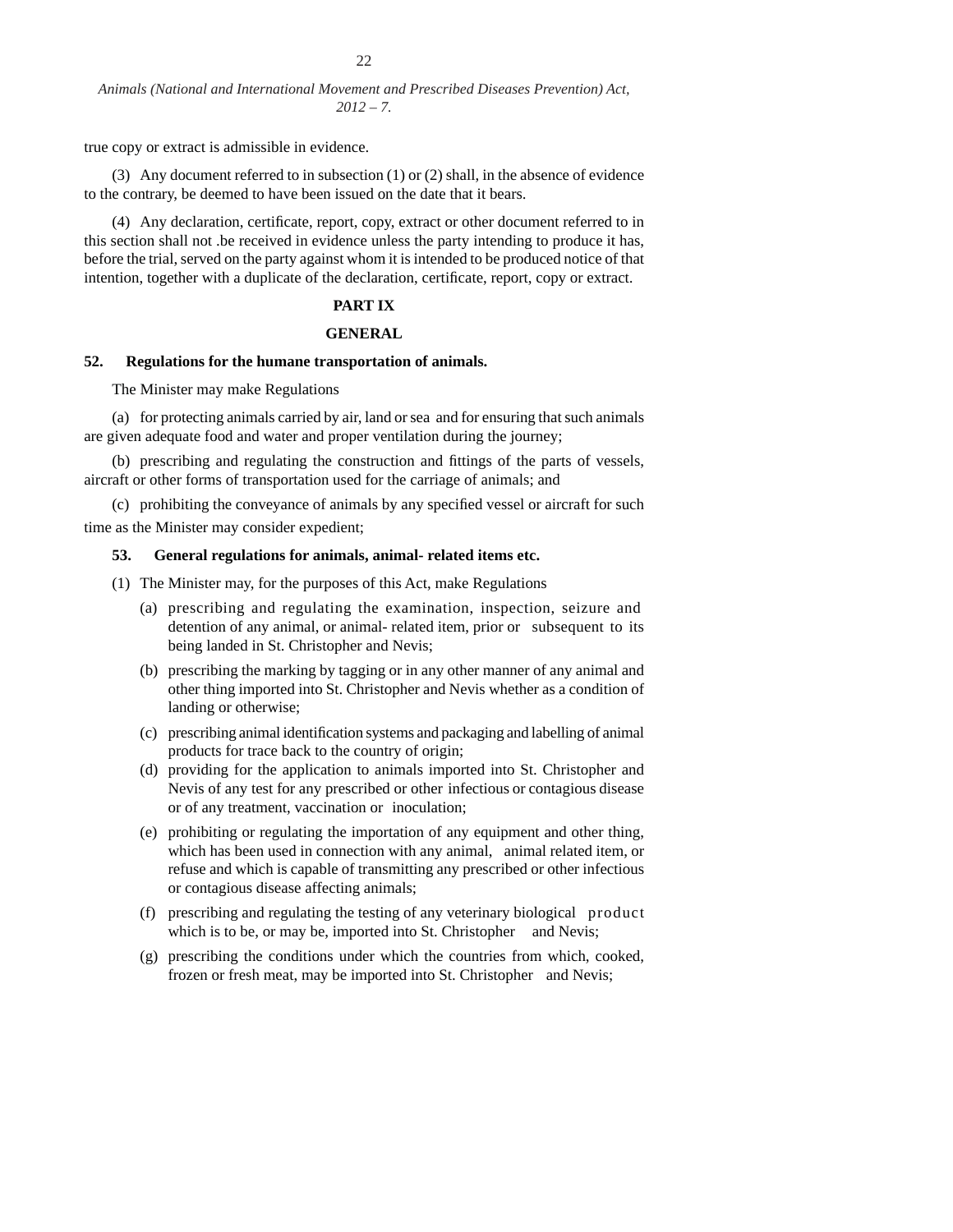- (h) prescribing the conditions under which animals may be imported into St. Christopher and Nevis particularly the necessary conditions relating to the provision of food, water and ventilation, and the protection during loading and unloading for different categories of animals;
- (i) regulating the quarantining of animals, the duration of the quarantine to be imposed on each category of animal, the category of animals to be exempted, and the circumstances under which exemption may be granted;
- (j) prescribing the stations to be used for animal quarantine, and designating different stations where quarantine may be done;
- (k) providing for the cleansing and disinfection, and the subjection to quarantine of vessels used for the transportation of animals to St. Christopher and Nevis;
- (l) regulating emergency quarantine actions;
- (m) requiring and regulating the mode of cleaning and disinfection in a prescribed port area of any item including the hands or feet, the wearing apparel or articles in the possession of any person arriving in St. Christopher and Nevis on any vessel being used for the transportation of animals from any country in which there is an outbreak of a prescribed disease or any other infectious or contagious disease;
- (n) prescribing the time at which, and prescribing and regulating the mode and conditions under which, animals may be slaughtered in a prescribed port area;
- (o) prescribing and regulating the notice to be given to the Authority of proposed exports of animals;
- (p) prohibiting except under licence, the export of animals;
- (q) prescribing and regulating the conditions in respect of the detention, testing and inspection of animals prior to export;
- (r) declaring the establishment of areas free of, or with low prevalence for animal pests and diseases;
- (s) prescribing the diseases to be classified as prescribed diseases;
- (t) prohibiting or regulating testing for prescribed diseases;
- (u) for causing or requiring notice to be given of the appearance of any disease or toxic substance among animals;
- (v) prescribing and regulating the publication, in relation to a place or area declared infected;
- (w) prohibiting or regulating the movement of persons and conveyances within, into or out of, infected places or areas;
- (x) prohibiting or regulating the removal of carcasses, eggs, fodder, litter, utensils, pens, hurdles, dung, or other things into, within, or out of an infected place or area;
- (y) for purifying any place or thing that is likely to contain a vector or to be contaminated by any disease or toxic substance;
- (z) regulating the procedure by which duly authorised and certified cats or dogs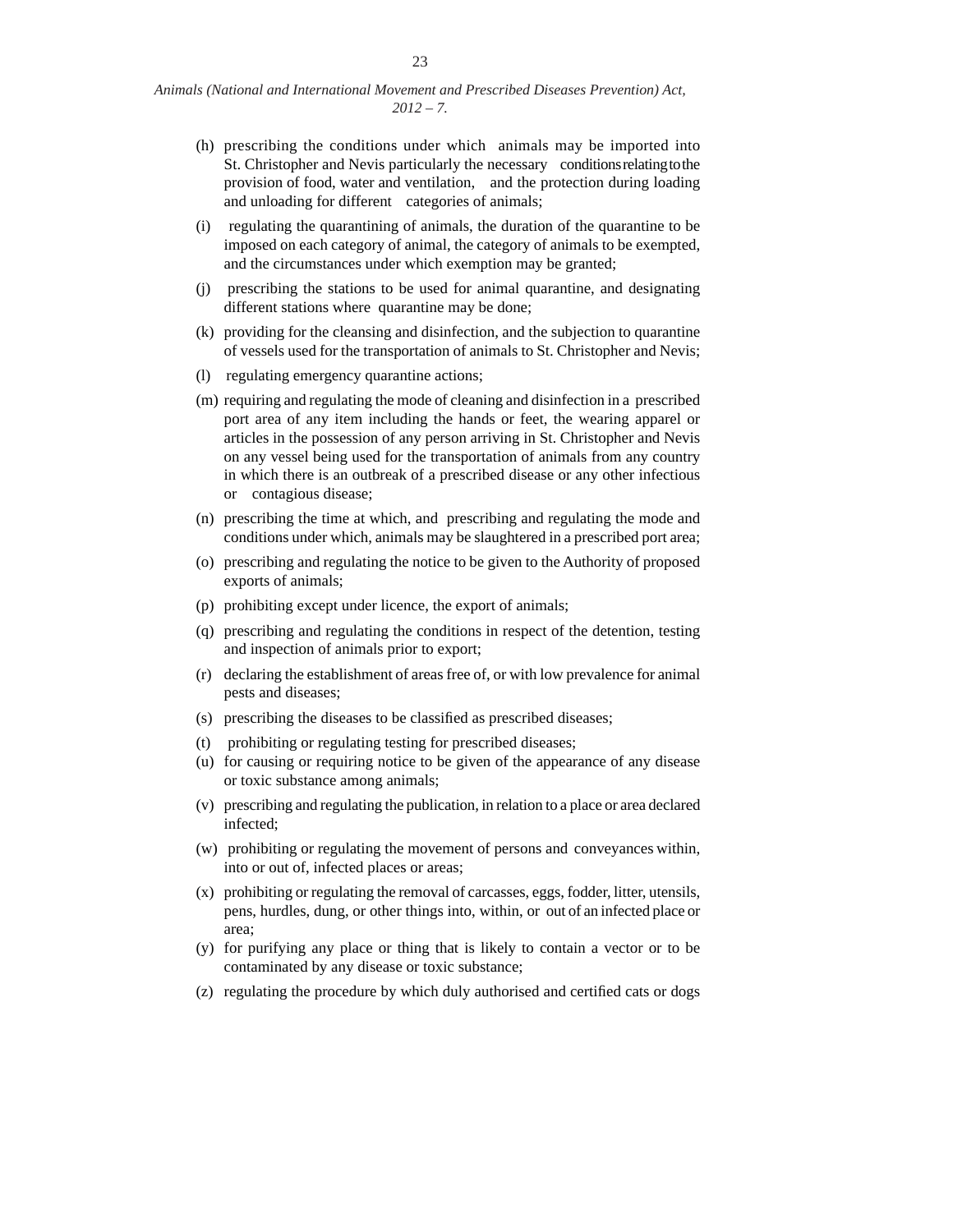> may enter St. Christopher and Nevis and be kept for limited periods in restricted areas;

- (aa) prescribing charges, fees, which may be charged or levied for any purpose under this Act, the persons by whom and to whom they are to be paid and the manner in which they may be recovered ;
- (bb) prescribing sanitary and health measures for establishments in which animal semen and animal embryos are collected, stored, frozen or processed;
- (cc) for the registration, sale and distribution of animal fodder, including the prescription of authorised levels of toxins or other additives to such fodder;
- (dd) prescribing or regulating anything which is required or authorised by this Act to be prescribed or regulated generally for the better carrying out of the provisions of this Act.

 ...................................................(2) Regulations made under subsection (1) shall comply with the OIE Code, and where there is any inconsistency between the Regulations and the OIE Code, the relevant standards prescribed in the OIE Code shall prevail.

# **54. Repeal.**

 (1) The Animals (International Movement and Diseases) Act Cap. 9.03 is hereby repealed.

 (2) Until varied or revoked by Regulations made by the Minister under the provisions of this Act, the Regulations made under the Animals (International Movement and Diseases) Act, Cap. 9.03 shall remain in force.

**SCHEDULE**

**(Section 2)**

# **PRESCRIBED DISEASES**

# **General**

- Foot and mouth disease
- Swine vesicular disease
- Peste de petits ruminants
- Lumpy skin disease
- Bluetongue
- African horse sickness
- Classical swine fever
- Newcastle disease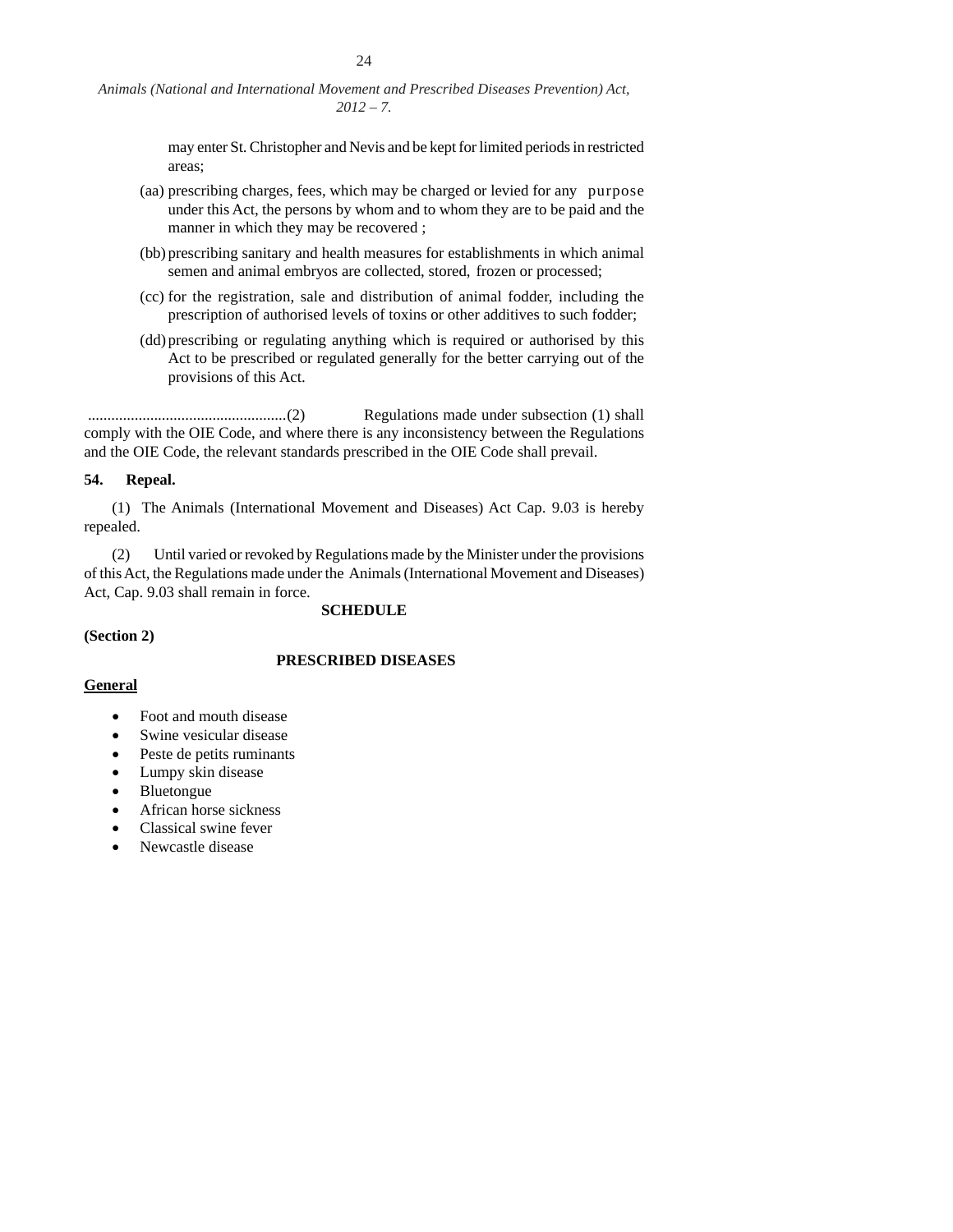- Vesicular stomatitis
- Rinderpest
- Contagious bovine pleuropneumonia
- Rift Valley fever
- Sheep pox and goat pox
- African swine fever
- Highly pathogenic avian influenza

# **Multiple species disease**

- Anthrax
- Aujeszky s disease
- Echinococcosis/hydatidosis
- **•** Heartwater
- Leptospirosis
- New World screwworm (*Cochliomyia hominivorax*)
- Old world screwworm (*Chrysomya bezziana*)
- Paratubercolosis
- Q fever
- Rabies
- **•** Trichinellosis

# **Cattle disease**

- Bovine anaplasmosis
- Bovine babesiosis
- Bovine brucellosis
- Bovine cysticercosis
- Bovine general ca.pylobacteriosis
- Bovine spongiform encephalopathy
- Bovine tuberculosis
- Dermatophilosis
- Enzootic bovine leucosis
- Haemorrhagic septicaemia
- Infectious bovine rhinotracheitis/infectious pustular vulvovaginitis
- Malignant catarrhal fever
- Theileriosis
- Trichomonosis
- Tryanosomosis (tsetse-borne)

# **Sheep and goat diseases**

- Caprine and ovine brucellosis (excluding *B. ovis*)
- Caprine arthritis/encephalitis
- Contagious agalactia
- Contagious caprine pleuropneumonia
- Enzootic abortion of ewes (ovine chlamydiosis)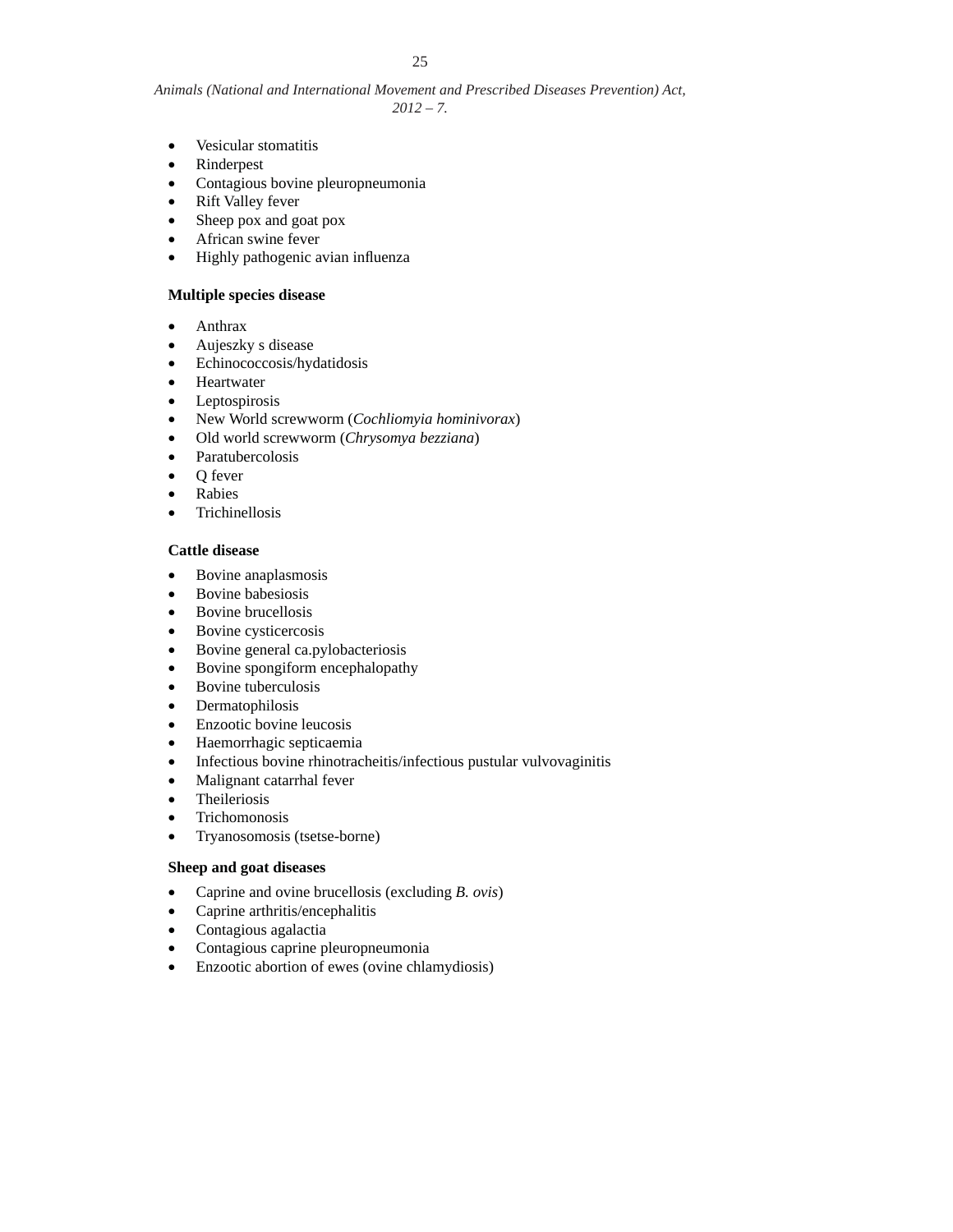- Maedi-visna
- Nairobi sheep disease
- Ovine epididymitis (*Brucella ovis*)
- Ovine pulmonary adenomatosis
- Salmonellosis (S. abortusovis)
- Scrapie

# **Equine disease**

- Contagious equine metritis
- Dourine
- Epizootic lymphangitis
- Equine encephalomyelitis (Eastern and Western)
- Equine infectious anaemia
- $\bullet$  Equine influenza
- Equine piroplasmosis
- Equine rhinopneumitis
- Equine viral arteritis
- Glanders
- Horse mange
- Horse pox
- Japanese encephalitis
- Surra (*trypanosoma evans*)
- Venezuelan equine encephalomyelitis

# **Swine disease**

- Atrophic rhinitis of swine
- Enterovirus encephalomyelitis
- Porcine brucellosis
- Porcine cysticercosis
- Porcine reproductive and respiratory syndrome
- Transmissible gastroenteritis

# **Avian diseases**

- Avian chlamydiosis
- Avian infectious bronchitis
- Avian infectious laryngotracheitis
- Avian mycoplasmosis (*M. gallisepticum)*
- Avian tubercolosis
- Duck virus enteritis
- Duck virus hepatitis
- Fowl cholera
- Fowl pox
- Fowl typhoid
- Infectious bursal disease (Gumboro disease)
- Marek's disease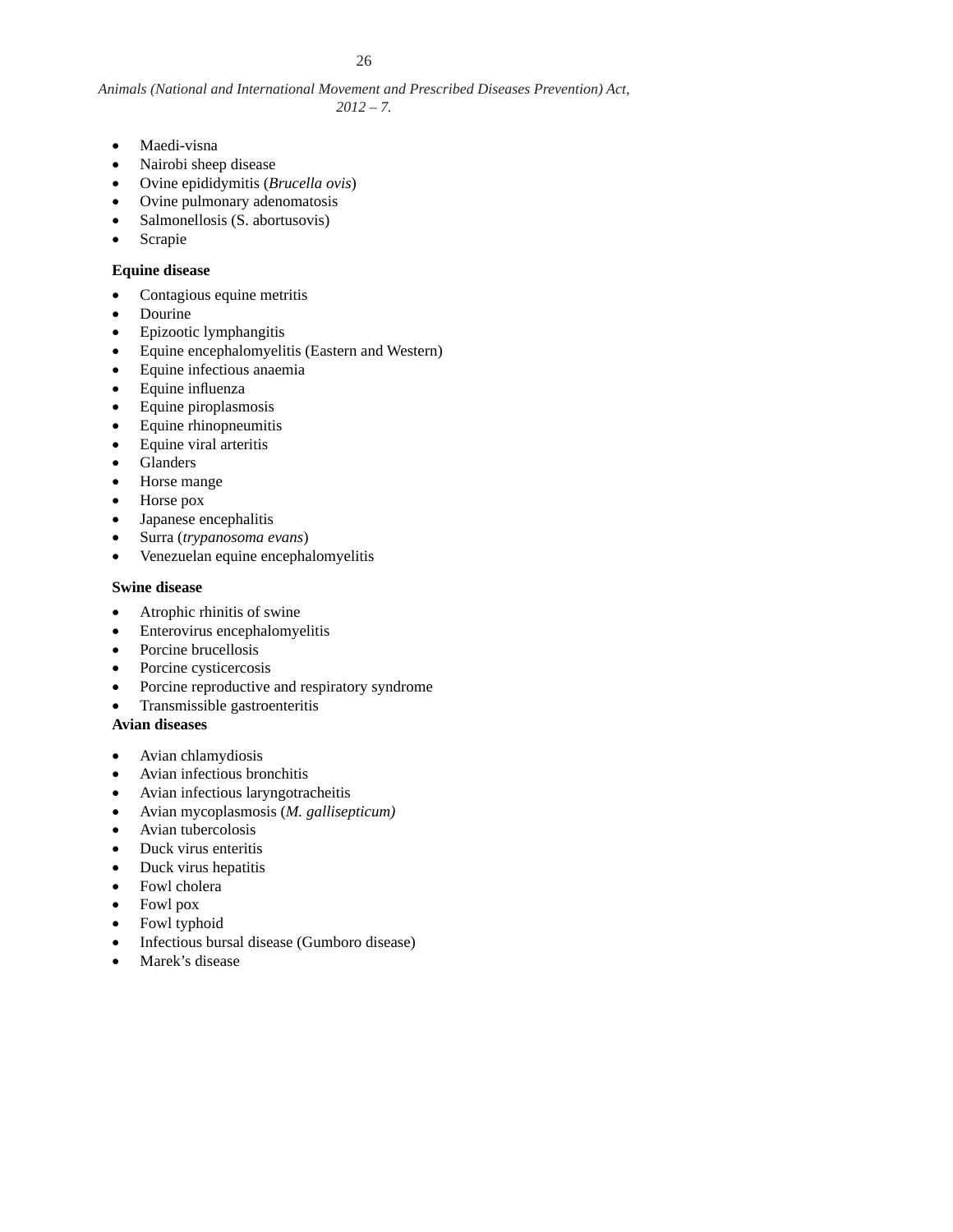• Pulorum disease

# **Lagomorph disease**

- Myxomatosis
- Rabbit haemorrhagic disease
- Rularemia

## **Bee diseases**

- Acariosis of bees
- American foulbrood
- European foulbrood
- Nosemosis of bees
- Varroosis

# **Fish diseases**

- Epizootic haematopoietic necrosis
- Infectious haematopoietic necrosis
- *Oncorhynchus masou virus disease*
- Spring viraemia of carp
- Viral haemorrhagic septicaemia

# **Molluce diseases**

- Bonamiosis (*Bonamia ostrea, B. exitiosus, Mikrocytos roughleyi)*
- Marteiliosis (*Marteilia refringens, M. sydneyi*)
- Mikrocytosis (*Mikrocytos mackini*)
- MSX disease (*Haplosporidium nelsoni*)
- Perkinsosis (Perkinsus marinus, O. olseni/atlanticus)

# **Crustacean diseases**

- Taura syndrome
- White spot disease
- Yellowhead disease

# **Other diseases**

Leishmaniosis